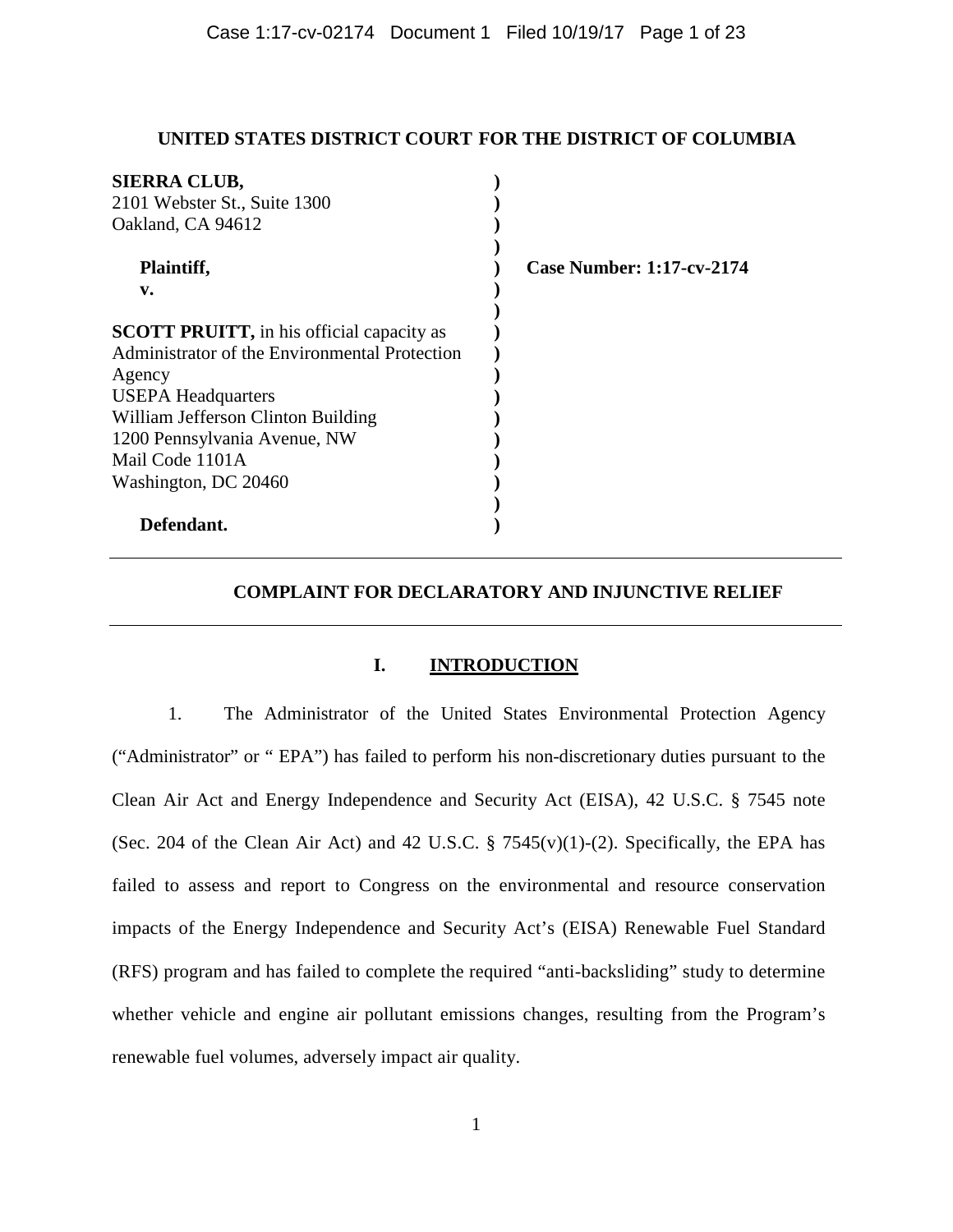#### Case 1:17-cv-02174 Document 1 Filed 10/19/17 Page 2 of 23

2. Under EISA's Renewable Fuel Standard program, which was intended to curb climate change-inducing petroleum fuels by increasing our nation's production and use of renewable biofuels, EPA takes several discretionary actions, including but not limited to: 1) setting annual volumetric standards for renewable fuels; 2) reviewing and approving new pathways for renewable fuels using new feedstocks and advanced technologies; and/or 3) determining whether to exercise its waiver authority to limit renewable fuel production due to limited supplies or when production causes harm to the economy or environment. The statutorily required Triennial Report to Congress on the program's environmental and resource impacts and the "anti-backsliding" air quality impact analysis of the program provide critical information for EPA's decision making as well as for the public's review and participation in EPA's annual renewable fuel volumetric standard setting.

3. Sierra Club seeks a declaration that the Administrator is in violation of the Clean Air Act and Energy Independence and Security Act for its failure to complete its nondiscretionary duties, and an order compelling the Administrator to complete the required reports and analyses by expeditious dates certain.

#### **II. JURISDICTION**

4. The instant action arises under the Clean Air Act, 42 U.S.C. §§ 7604(b)(2), 7545 note, and  $7545(v)(1)-(2)$ . This Court has jurisdiction over Sierra Club's claims pursuant to 42 U.S.C. § 7604(a) and 28 U.S.C. §§ 1331, 1361. This Court has authority to order declaratory and injunctive relief pursuant to 42 U.S.C. § 7604 and 28 U.S.C. §§ 1361, 2201, and 2202.

2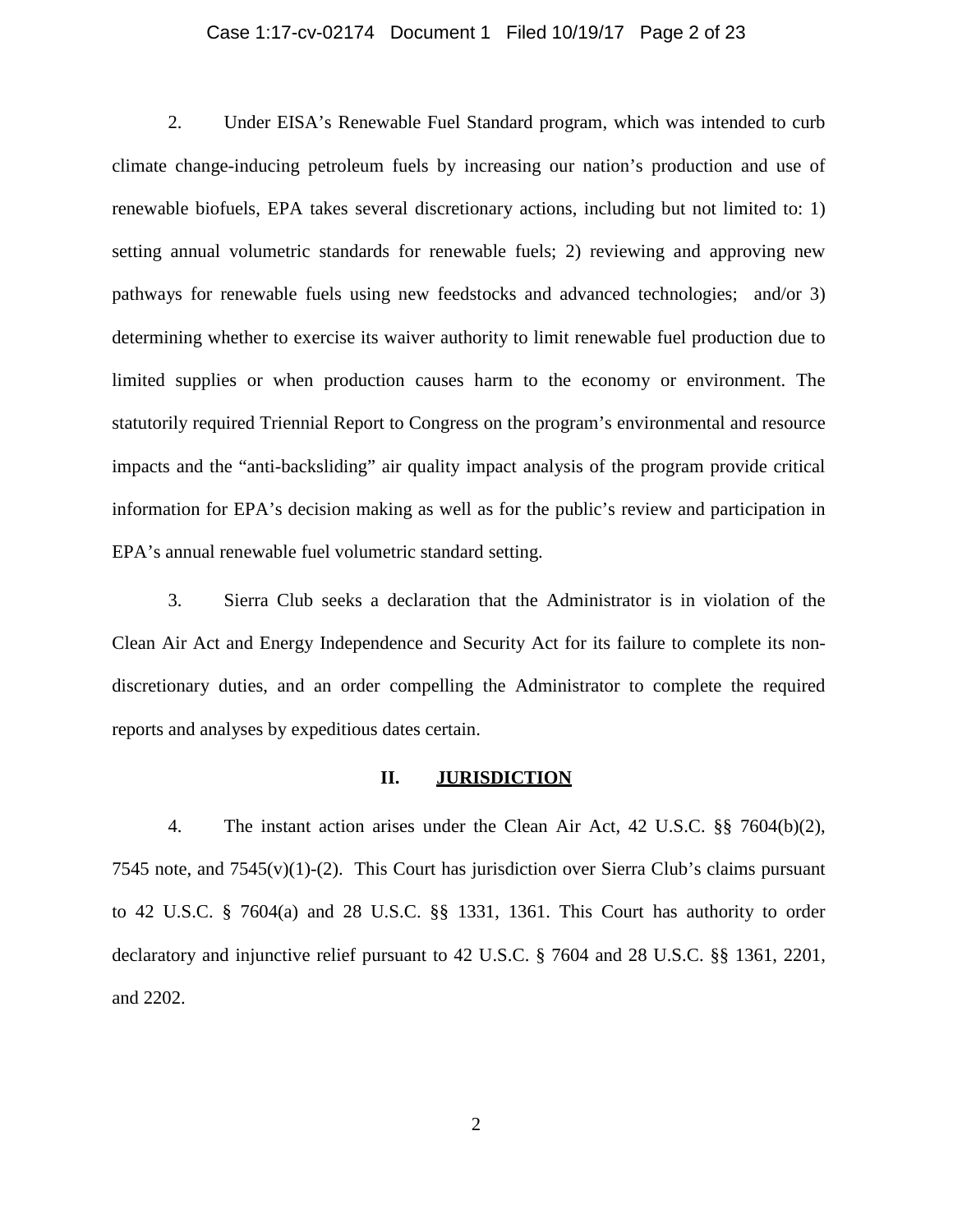#### **III. NOTICE**

5. By certified letter dated February 23, 2017, Sierra Club provided the Defendants with written notice of the Administrator's failure to perform the non-discretionary duties at issue in this case and of its intent to bring this action, as required by 42 U.S.C. § 7604(b); 40 C.F.R. §§ 54.2, 54.3. A period of more than sixty days has elapsed since Defendant was notified of Sierra Club's claims and intent to file suit. Therefore, notice was proper. *See* 42 U.S.C. § 7604(b)(2).

#### **IV. VENUE**

6. Venue is proper in this judicial district pursuant to 28 U.S.C. § 1391(e)(1). A substantial part of the events or omissions giving rise to Sierra Club's claims occurred in the District of Columbia. Defendant Administrator Pruitt is an officer of the United States, sued for acts and omissions in his official capacity as Administrator of the EPA. EPA has its principal offices in the District of Columbia.

# **V. PARTIES**

#### **Plaintiffs**

 $\overline{a}$ 

7. Plaintiff Sierra Club is the oldest and largest grassroots environmental organization in the United States, with over 750,000 members nationally, including more than 190,000 members in Midwest and Gulf Coast states and urban areas directly affected by this action.<sup>1</sup> Sierra Club's mission is to explore, enjoy, and protect the wild places of the Earth; to

<sup>1</sup> Sierra Club membership broken down by affected state/city as of August 2017 totaling 142,003 members: South Dakota – 1,325 members; North Dakota – 739 members; Iowa – 7,153 members; Missouri – 12,019 members; Kansas – 5,588 members; Oklahoma – 4,262 members; Texas – 28,859 members; New Mexico – 9,624 members; Minnesota – 19,958 members; Wisconsin – 19,182 members; Michigan – 24,106 members; Louisiana – 3,500 members;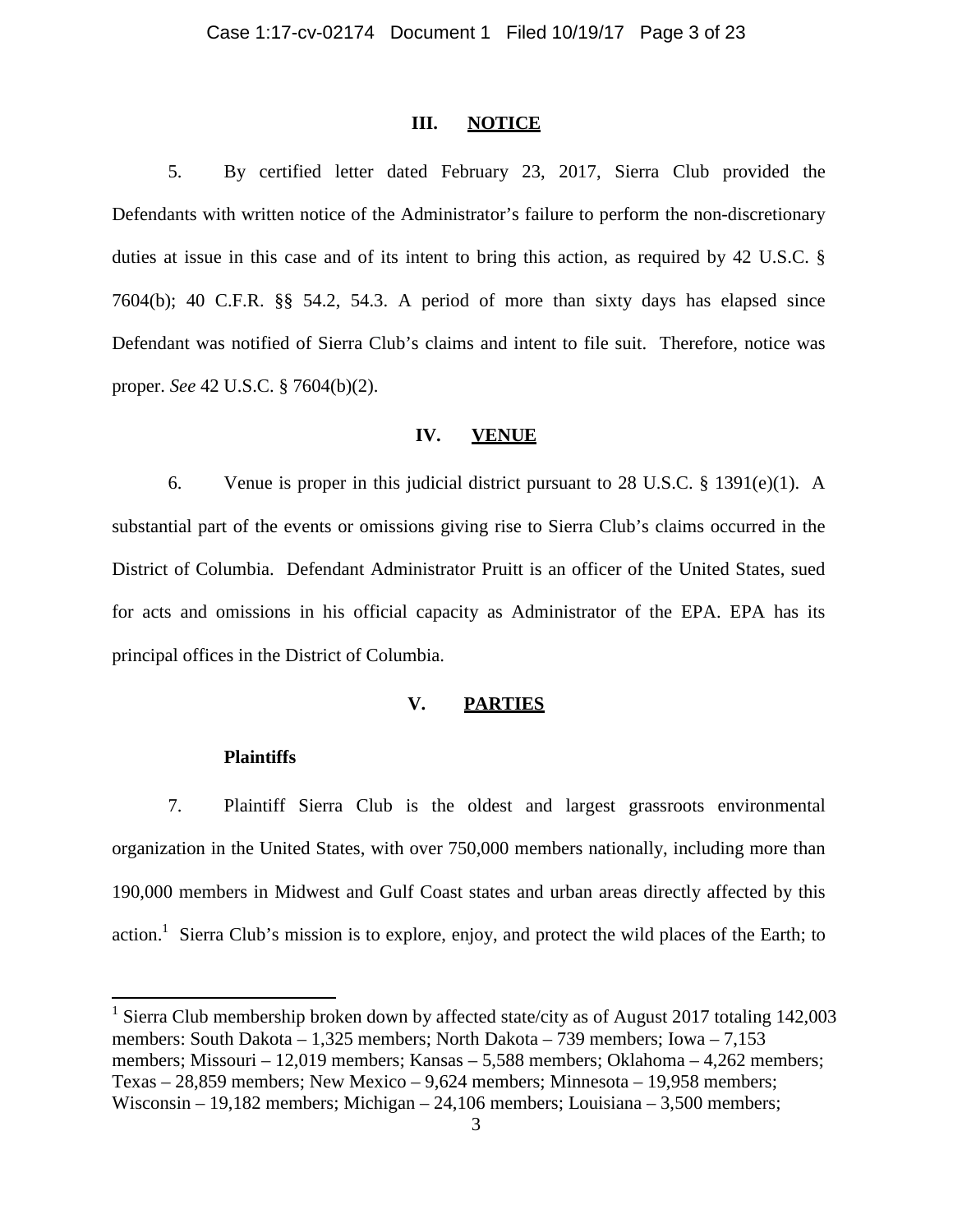#### Case 1:17-cv-02174 Document 1 Filed 10/19/17 Page 4 of 23

practice and promote the responsible use of the Earth's resources and ecosystems; to educate and enlist humanity to protect and restore the quality of the natural and human environment; and to use all lawful means to carry out these objectives. Sierra Club and its members are greatly concerned about the environmental effects of land conversion and the attendant adverse water and air quality impacts, habitat degradation, and harm to species resulting from increased renewable fuel volume mandates under the Energy Independence and Security Act's Renewable Fuel Standard program. Sierra Club members have a long history of involvement in activities related to the protection of the environment and human health, including protection against loss of habitat for species and protection against water and air quality degradation.

8. Sierra Club is a "person" within the meaning of 42 U.S.C. § 7602(e). As such, Sierra Club may commence a civil action under 42 U.S.C. § 7604(a).

9. The Administrator's failure to perform the mandatory duties described in this Complaint has injured and continues to injure the health, recreational, environmental, organizational, and informational interests of Sierra Club and its members.

10. Sierra Club has individual members who live, work, travel, and recreate in areas that have been directly impacted by the production of corn- and soy-based ethanol to meet federal renewable fuel volume mandates. Sierra Club members recreate, including boating and fishing, in waterways where land conversion and the intensified application of pesticides and fertilizers for the production of corn-based ethanol have led to water pollution. Sierra Club members also participate in other outdoor recreational activities such as birding and wildlife viewing in native grassland and wetland habitat which have been harmed by land conversion as

Mississippi – 1,625 members; Alabama – 4,063 members; Los Angeles, CA – 48,685; Denver,  $CO - 9,239.$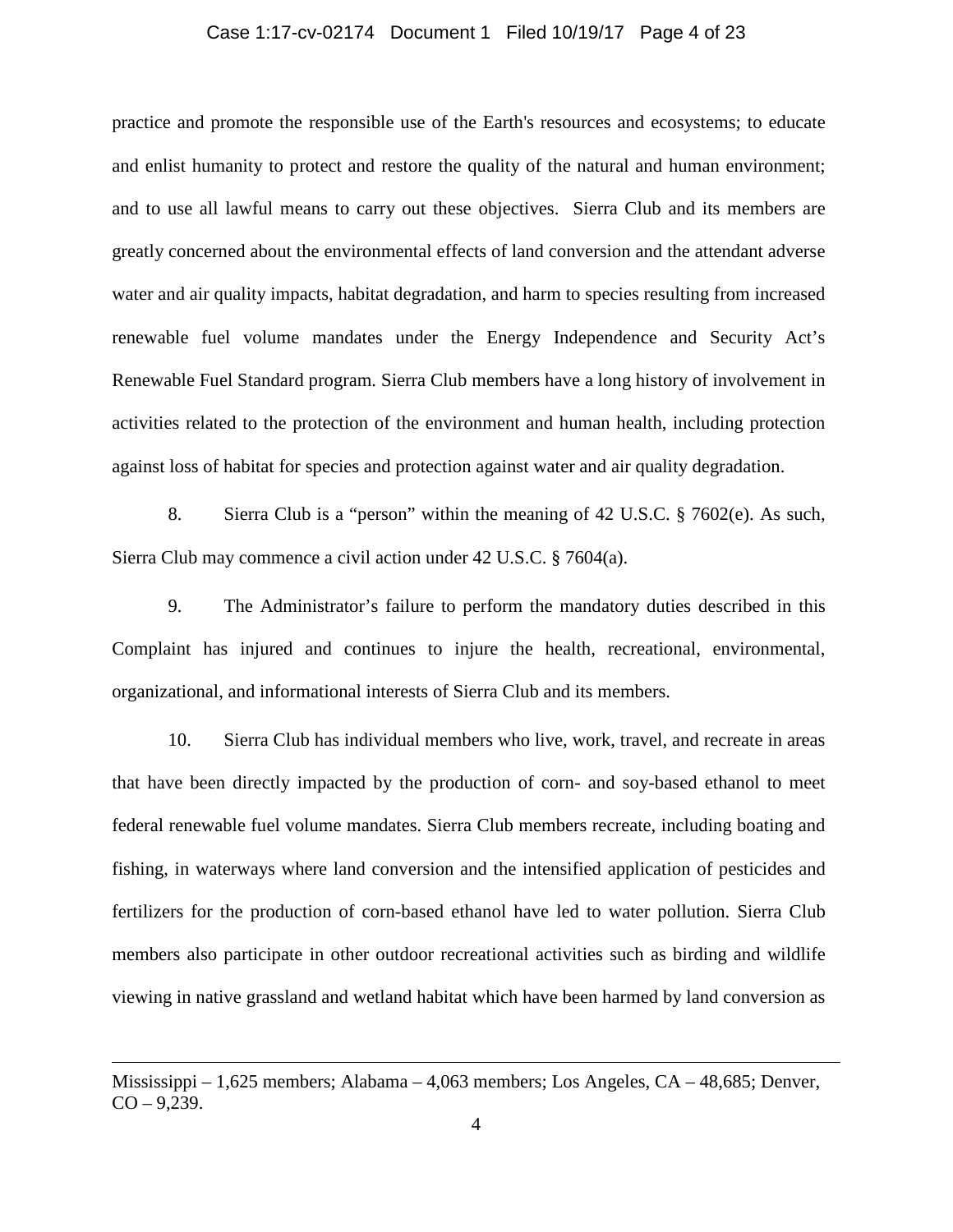#### Case 1:17-cv-02174 Document 1 Filed 10/19/17 Page 5 of 23

a result of the renewable fuel standard volume mandates. Specifically, grasslands and other unique ecosystems, have been eradicated or adversely modified for corn-based ethanol production. As a result, Sierra Club members' enjoyment of impacted waterways and grassland and wetland habitats have been significantly diminished and have cut off future planned visits to these special places.

11. Specifically, one Sierra Club member since 1981 is an avid wildlife observer who frequents state and local parks, wildlife refuges, and recreates in Kansas lakes, including Perry, Milford, Melvern, Pomona, Kanopolis, and Wilson. She and her family camp, swim, canoe and hike in these areas. Impaired water quality at these lakes due to nutrient pollution from adjacent farmland runoff has caused unusually high algal growth and has impaired this member's enjoyment of the area. It has prevented her from returning to these sites for camping and wildlife viewing.

12. The impacts of land conversion resulting from the federal renewable fuel mandate extend far beyond the corn fields; they are felt throughout the Mississippi River watershed reaching into the Gulf of Mexico. As such, Sierra Club members from the Midwest to the Gulf Coast states who live and recreate in these areas have been injured by these widespread impacts.

13. In addition, Sierra Club members live, work, travel, and recreate in areas where they are exposed to dangerous air pollutants emitted by vehicles that combust high ethanol content fuels. In some regions of the country, the pollutant emission levels from vehicles running on high ethanol content fuels are greater than those from vehicles running on high gasoline content fuel. This is especially true in urban areas during colder winter conditions. These air pollutants, including ozone forming nitrogen oxides and carcinogens such as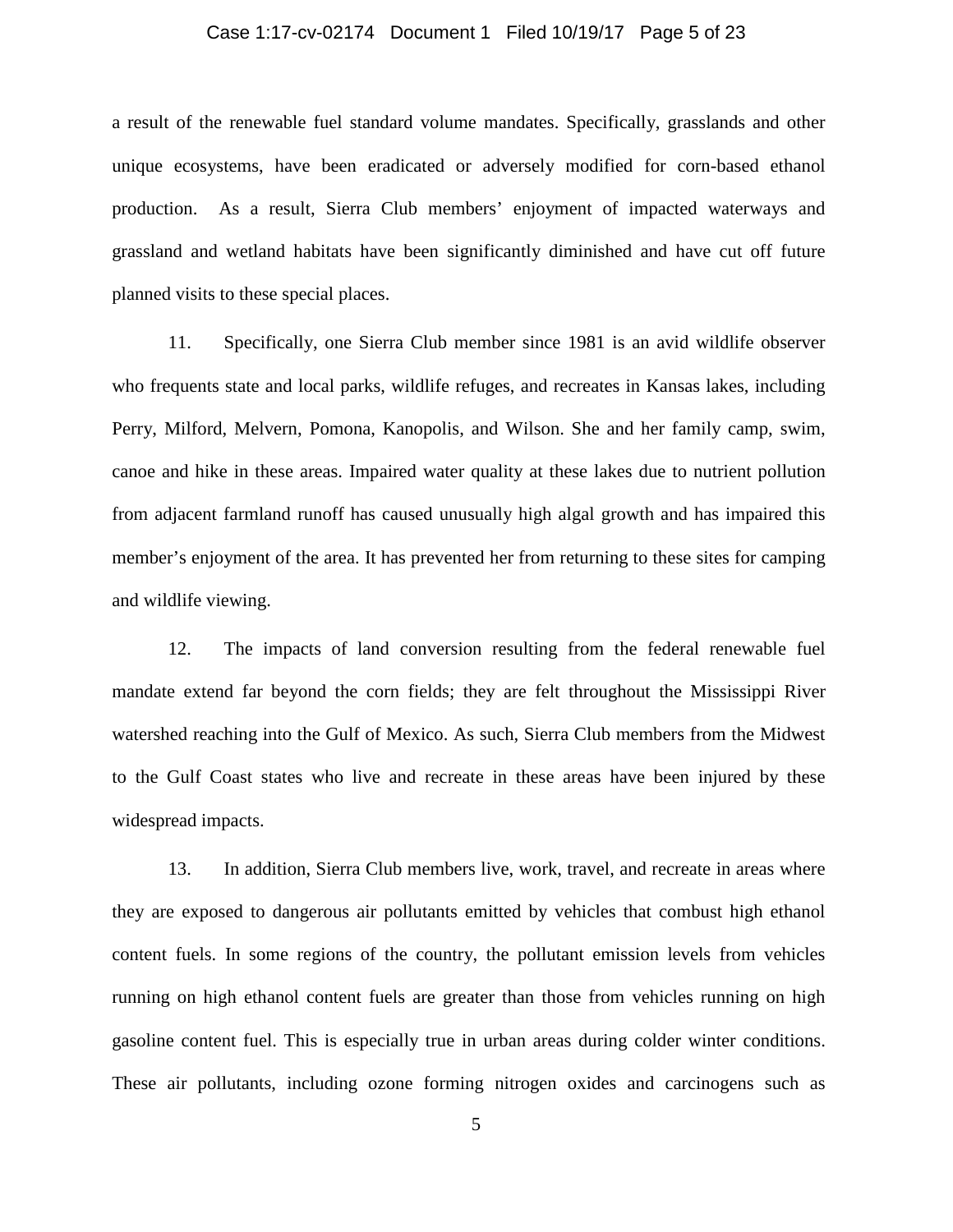#### Case 1:17-cv-02174 Document 1 Filed 10/19/17 Page 6 of 23

formaldehyde and acetaldehyde, are associated with a variety of adverse health effects. Sierra Club members experience health impacts resulting from these vehicle emissions.

14. Specifically, one member from Montebello, California in Los Angeles County, who has been a Sierra Club member since 2010, has experienced and continues to experience respiratory health conditions with symptoms including chest tightening, soar and tingling lungs, heavy congestion, and wheezing and breathing difficulty. These symptoms have worsened in the last 10 years and become exacerbated during the colder winter months.

15. EPA's failure to complete the statutorily required Triennial Report to Congress on the environmental and resource conservation impacts of the Renewable Fuel Standard program and the anti-backsliding air quality assessment has caused and will continue to cause injury to Sierra Club members. Without information provided by the Report, Congress cannot meaningfully review the statute and make necessary changes to the law, including altering renewable fuel volume targets, to address adverse environmental and health impacts that harm Sierra Club members. Further, without this information, EPA is impeded from meaningfully reviewing and proposing annual renewable fuel volumetric standards and approving new pathways for renewable fuels to ensure minimal impacts to the environment and human health. EPA is also deprived of making an informed determination about whether to exercise its waiver authority if, for example, it concludes, based on the Report, that the implementation of renewable fuel requirements would severely harm the environment. Moreover, without the required anti-backsliding air quality assessment, EPA is unable to implement air quality impact mitigation measures to directly address harm to respiratory health experienced by Sierra Club members as a result of the renewable fuel volumes and associated high ethanol content fuel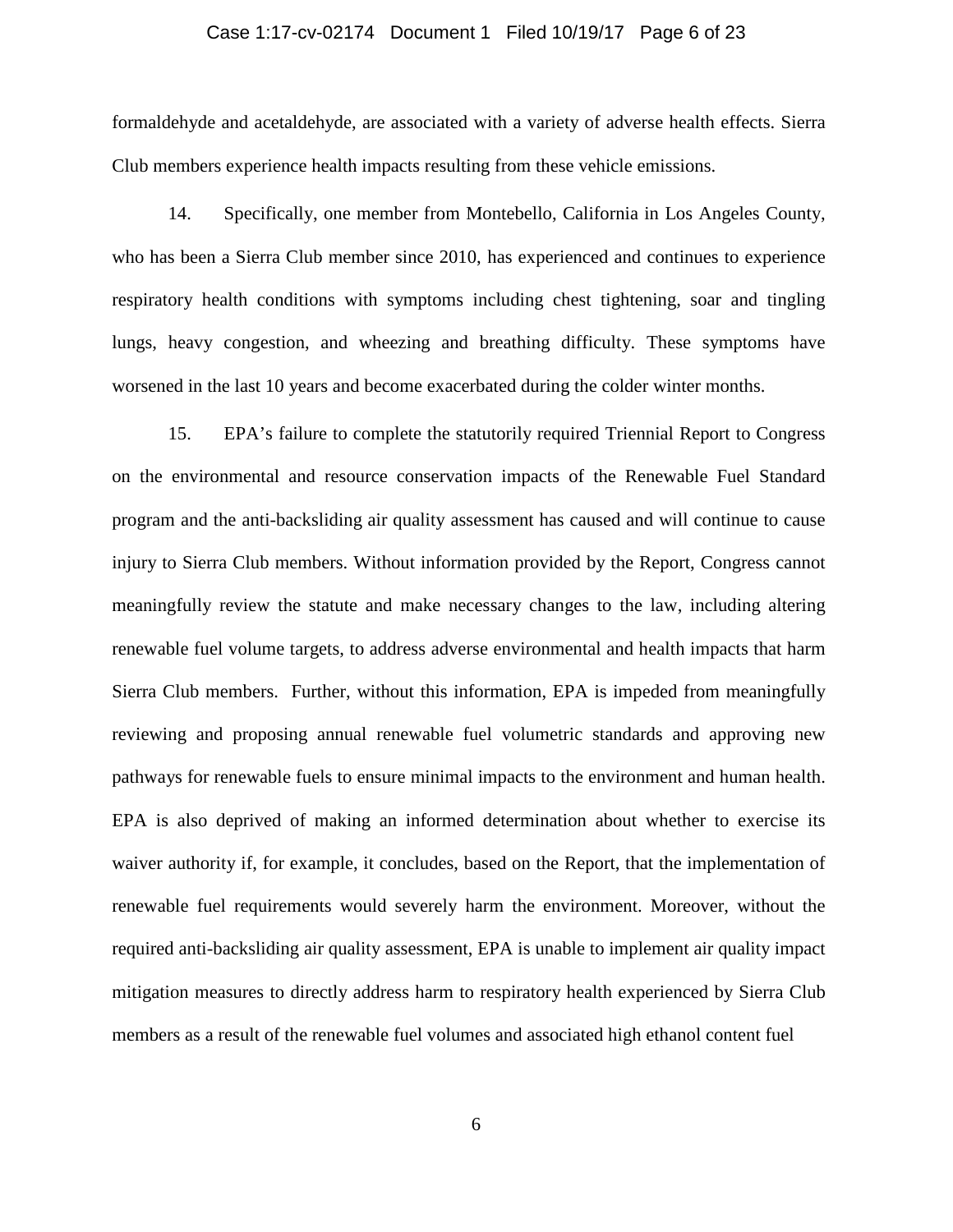### Case 1:17-cv-02174 Document 1 Filed 10/19/17 Page 7 of 23

combustion. Sierra Club members will continue to experience injury unless and until EPA completes the statutorily required assessments.

16. Moreover, to further Sierra Club's mission of improving environmental and public health, Sierra Club participates in relevant agency rulemakings through written comment, public testimony and informational alerts to members. These efforts help to inform the public and further the regulatory objective of ensuring maximum environmental and public health protections. Without key information about the environmental, conservation resource, and air quality impacts of the Renewable Fuels Standard program, Sierra Club members are deprived of critical information to meaningfully review and comment on EPA's proposed annual volumetric renewable fuel standards. Thus, Sierra Club members experience informational injury year after year as a result of EPA's years-long delay in completing the required environmental and air quality studies of the RFS program.

17. Granting the relief requested in this lawsuit would redress Sierra Club and its members' injuries.

#### **Defendant**

18. Scott Pruitt is sued in his official capacity as the Administrator of the EPA. The Administrator is responsible for taking various actions to implement and enforce the Clean Air Act and Energy Independence and Security Act including the mandatory duties at issue in this case.

### **VI. LEGAL BACKGROUND**

# **The Energy Independence and Security Act's Renewable Fuel Standard**

19. The Energy Policy Act of 2005 (EPAct), which amended the Clean Air Act, created the national Renewable Fuel Standard program. 42 U.S.C. § 7546. The goal of the RFS

7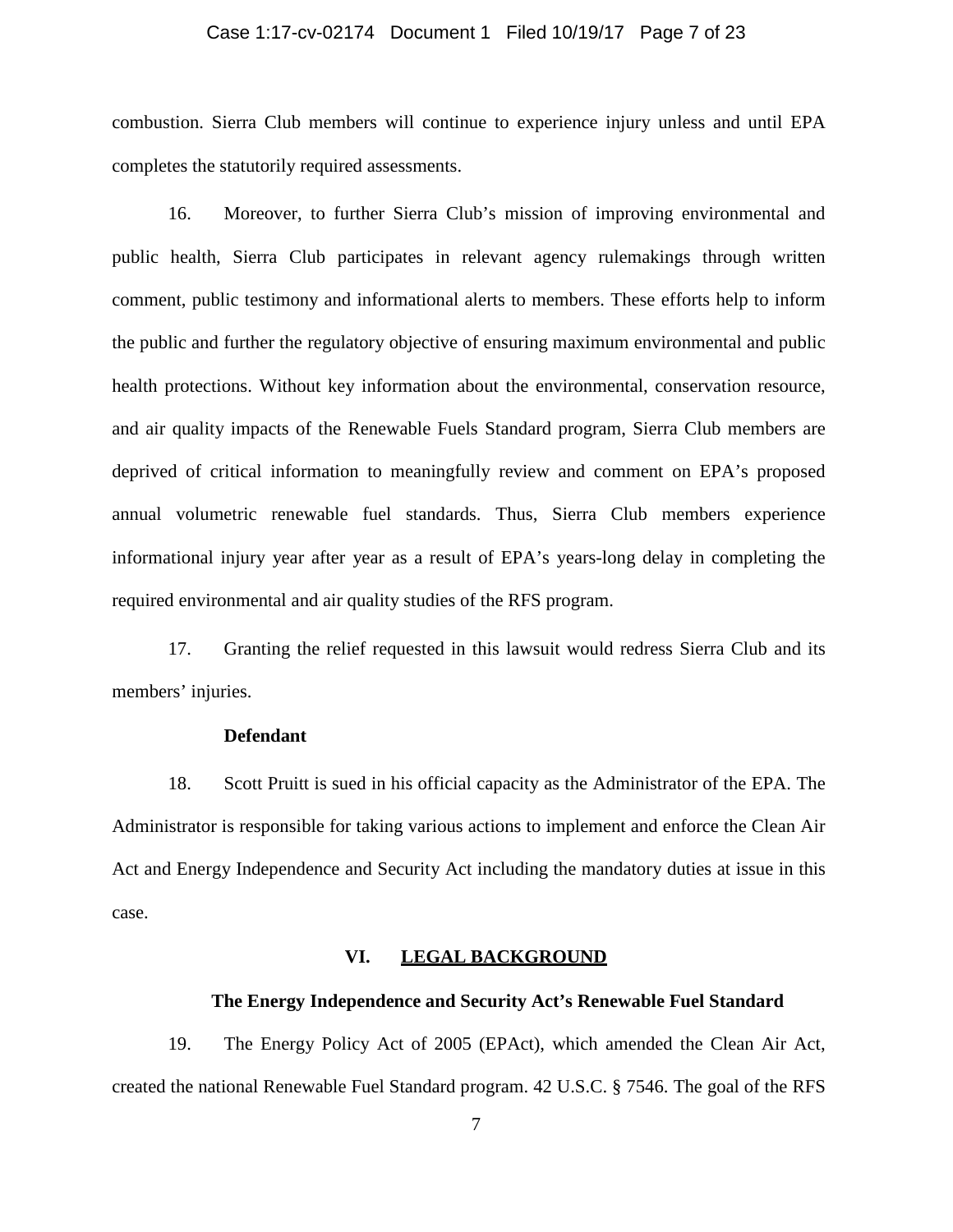#### Case 1:17-cv-02174 Document 1 Filed 10/19/17 Page 8 of 23

was to address the climate change impacts of carbon-intensive petroleum-based fuels upon which the large majority of our nation's vehicle fleets rely. To that end, the RFS requires reduction and replacement of petroleum-based transportation fuel, heating oil and jet fuel with a certain volume of renewable fuel. Under the EPAct, Congress initially mandated the use of a minimum of 4 billion gallons of renewable fuel in the nation's gasoline supply in 2006, and increased the threshold to 7.5 billion gallons by 2012. This mandate was referred to as RFS1.

20. The Energy Independence and Security Act of 2007 (EISA) further amended the Clean Air Act by expanding the RFS program (RFS2) in several ways. 42 U.S.C. § 7545(o). In particular, RFS2 increased the long-term volume goals for renewable fuels to 36 billion gallons by 2022 and subdivided the total renewable fuel requirement into four categories – total renewable fuels, advanced biofuels, biomass-based diesel, and cellulosic biofuels – each with explicit qualifying criteria and standards. 42 U.S.C. §  $7545(o)(2)(B)(i)(I),(II),(III),(IV).$ 

21. Under RFS2, EPA determines whether a fuel qualifies as a renewable fuel based on statutory and regulatory criteria and determines the annual volume mandate for each category of biofuel. Each fuel is subject to biomass feedstock criteria as well as a minimum lifecycle greenhouse gas emission reduction threshold as compared to the lifecycle greenhouse gas emissions of the 2005 petroleum based fuels that it replaces. 42 U.S.C. § 7545(o)(1)(C).

22. Under the program, the term "feedstock" refers to the type of renewable biomass that is converted into a renewable fuel, such as corn starch, soybean oil, switchgrass and landfill biogas. Sometimes feedstocks, which can be processed independently to produce a fuel, are comingled and converted to renewable fuel together. In these cases EPA evaluates feedstocks separately when calculating the lifecycle greenhouse gas emissions for a fuel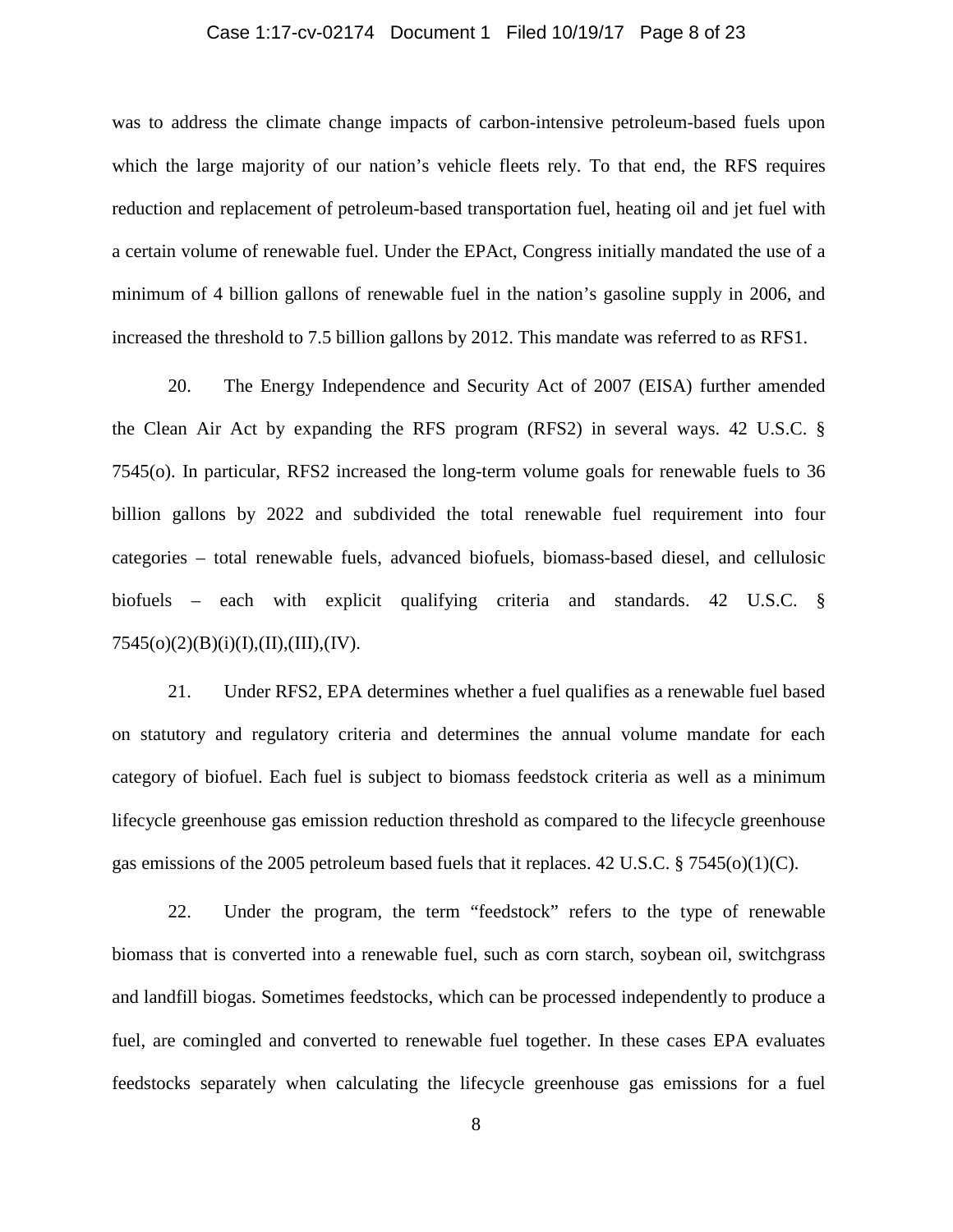pathway, which is further explained below.

23. The RFS further defines the four categories of renewable fuels as follows:

• Total renewable fuel – These biofuels are required to reduce lifecycle greenhouse gas ("GHG") emissions by at least 20% relative to conventional fuels to qualify as a renewable fuel. Most biofuels, including corn-starch ethanol from new facilities, qualify for this mandate. However, the volume of corn-starch ethanol included in the RFS was capped at 13.8 billion gallons in 2013, but grew to 15 billion gallons by 2015 and became fixed thereafter.

• Advanced biofuels – Advanced biofuels must reduce lifecycle GHG emissions by 50% to qualify. Advanced biofuels are a subcomponent of the total renewable fuels mandate. Cornstarch ethanol is expressly excluded from this category. Cellulosic biofuel and biomass-based diesel (defined below) are considered advanced biofuels. Potential feedstock sources include grains such as sorghum and wheat. Imported Brazilian sugarcane ethanol, as well as biomass-based biodiesel and biofuels from cellulosic materials (including non-starch parts of the corn plant such as the stalk and cob) also qualify. The total advanced biofuel mandate for 2013 was 2.75 billion gallons (ethanol equivalent) but increases to 21 billion gallons by 2022.

• Cellulosic and agricultural waste-based biofuel – Cellulosic biofuels must reduce lifecycle GHG emissions by at least 60% to qualify. Cellulosic biofuels are derived from cellulose, hemicellulose, or lignin. This includes cellulosic biomass ethanol as well as any biomass-to-liquid fuel such as cellulosic gasoline or diesel. The mandate requires 100 million gallons in 2010 and grows to 16 billion gallons in 2022, however, EPA has subsequently lowered the RFS mandate for this category using its waiver authority.

• Biomass-based biodiesel – Any diesel fuel made from biomass feedstocks (including algae) qualifies, including biodiesel (mono-alkyl esters) and non-ester renewable diesel (e.g., cellulosic diesel). The lifecycle GHG emissions reduction threshold is 50%.

EPA established the 2013 mandate at 1.28 billion gallons (actual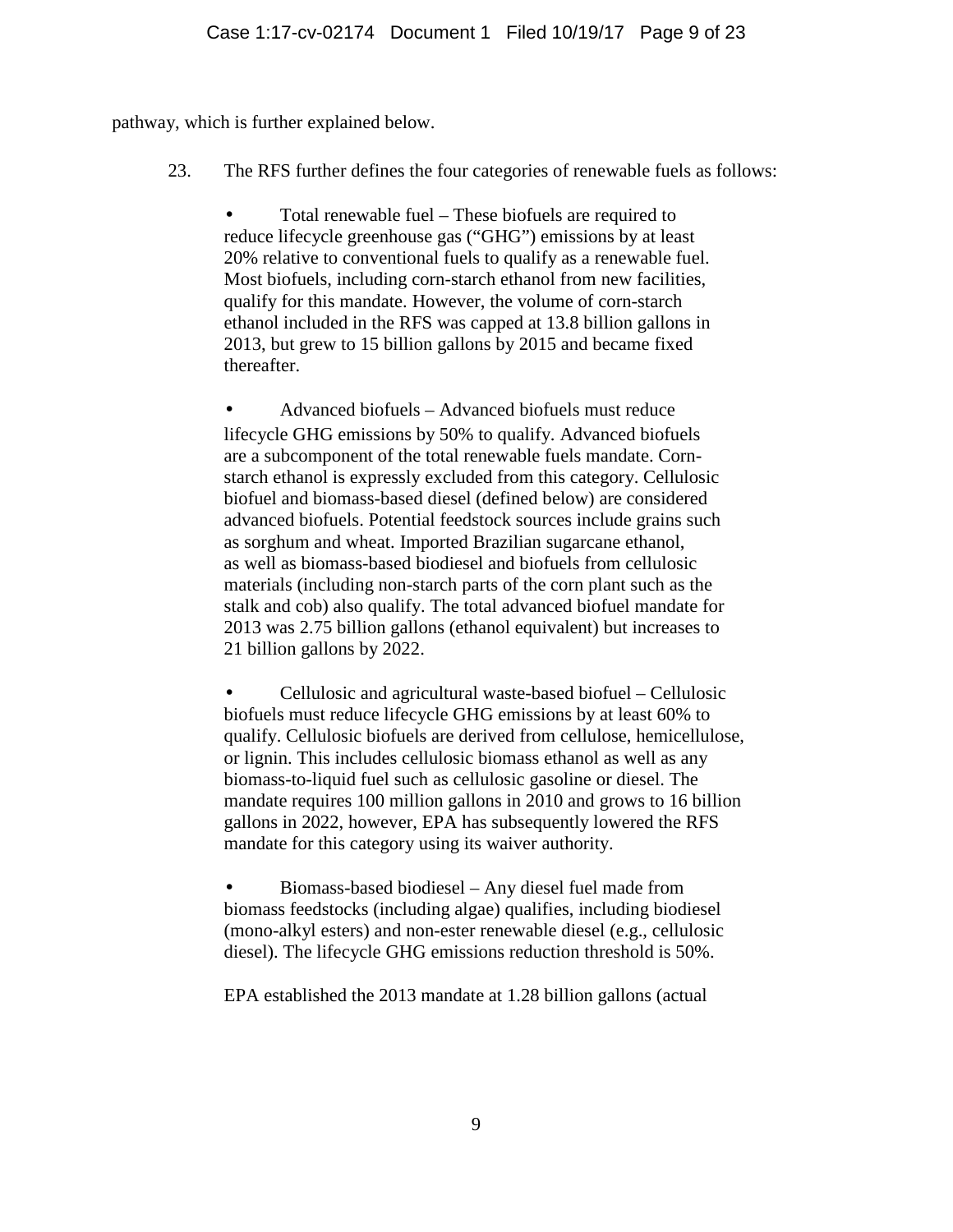volume). The mandate grew from 0.5 billion gallons in 2009 to 1 billion gallons in  $2012.<sup>2</sup>$ 

24. There is no statutory volume requirement for "conventional" biofuels, which are the biofuels that do not qualify as "advanced biofuels," i.e., corn-based ethanol, and are included as part of the "total renewable fuels" category. Conventional volumes are calculated by subtracting "advanced biofuels" from "total renewable fuels."

25. EPA also reviews and approves new pathways for fuels using new feedstocks and advanced technologies to meet the RFS2. 40 C.F.R. 80 § 1416. A renewable fuel pathway includes three components: 1) feedstock, 2) production process, and 3) fuel type. Each combination of the three components is a separate fuel pathway which is assigned one or more "D-codes" representing Renewable Fuel Identification Numbers (RINs) that reflect the volume and renewable composition (i.e., renewable fuels, advanced biofuel, biomass-based diesel, cellulosic biofuel or cellulosic diesel) of each gallon of renewable fuel. RINs are the credits generated when fuel is produced. Regulated parties must obtain sufficient quantities of RIN credits on an annual basis to demonstrate compliance with the Program. 40 C.F.R. 80 §§ 1125, 1126.

26. In setting the annual volumetric standard for each biofuel category and corresponding compliance percentages for regulated parties, 42 U.S.C. § 7545(o)(3)(B)(i), EPA also has specific waiver authorities: the authority to waive RFS volumes, in whole or in part, (1) if there is inadequate domestic supply, or (2) if "implementation of the requirement would severely harm the economy or environment of a State, a region, or the United States." 42 U.S.C. § 7545(o)(7)(A). To date, EPA has only exercised its waiver authority based on an

<sup>2</sup> Schnepf & Yacobucci, Congressional Research Service, *Renewable Fuel Standard: Overview and Issues*, available at: https://www.ifdaonline.org/IFDA/media/IFDA/GR/CRS-RFS-Overview-Issues.pdf (Mar. 14, 2013).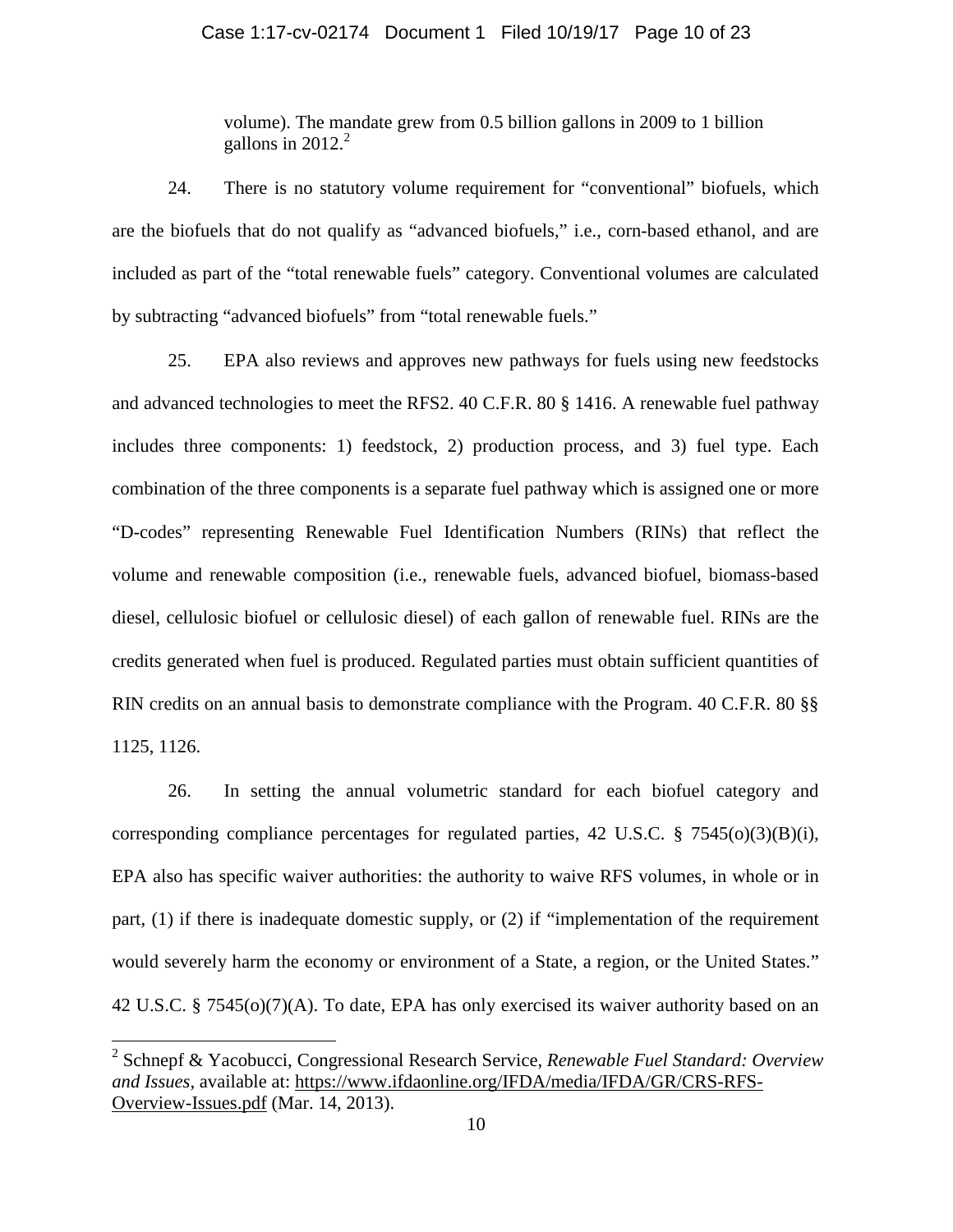insufficient domestic supply. $3$ 

# **EPA's Mandate to Conduct Environmental and Air Quality Assessments**

27. EISA requires EPA to conduct a triennial assessment and report to Congress on the Program's environmental and resource conservation impacts to date and likely future impacts. Specifically, the law requires, "[n]ot later than 3 years after the enactment of this section and every 3 years thereafter," an assessment and report to Congress on the impacts to date and likely future impacts of the requirements of section 211(o) of the Clean Air Act on the following:

> (1) Environmental issues, including air quality, effects on hypoxia, pesticides, sediment, nutrient and pathogen levels in waters, acreage and function of waters, and soil environmental quality. (2) Resource conservation issues, including soil conservation, water availability, and ecosystem health and biodiversity, including impacts on forests, grasslands, and wetlands. (3) The growth and use of cultivated invasive or noxious plants and their impacts on the environment and agriculture … The report shall include the annual volume of imported renewable fuels and feedstocks for renewable fuels, and the environmental impacts outside the United States of producing such fuels and feedstocks … The report required by this subsection shall include recommendations for actions to address any adverse impacts found.

42 U.S.C. § 7545 note (Energy Independence and Security Act of 2007, Pub. L. 110-140, § 204,

121 Stat. 1492 (Dec. 19, 2007).).

 $\overline{a}$ 

28. EISA also requires that EPA complete an "anti-backsliding" study within 18 months of the law's passage to determine whether the renewable fuel volumes set by RFS2 will adversely impact air quality as a result of vehicle and engine air pollutant emission changes. 42 U.S.C. § 7545(v)(1)(A). In addition, "[n]ot later than 3 years after December 19, 2007," EPA

 $3$  U.S. Environmental Protection Agency Office of Inspector General, "EPA Has Not Met Certain Statutory Requirements to Identify Environmental Impacts of Renewable Fuel Standard," (Aug. 18, 2016) at 2 (hereafter IG Report).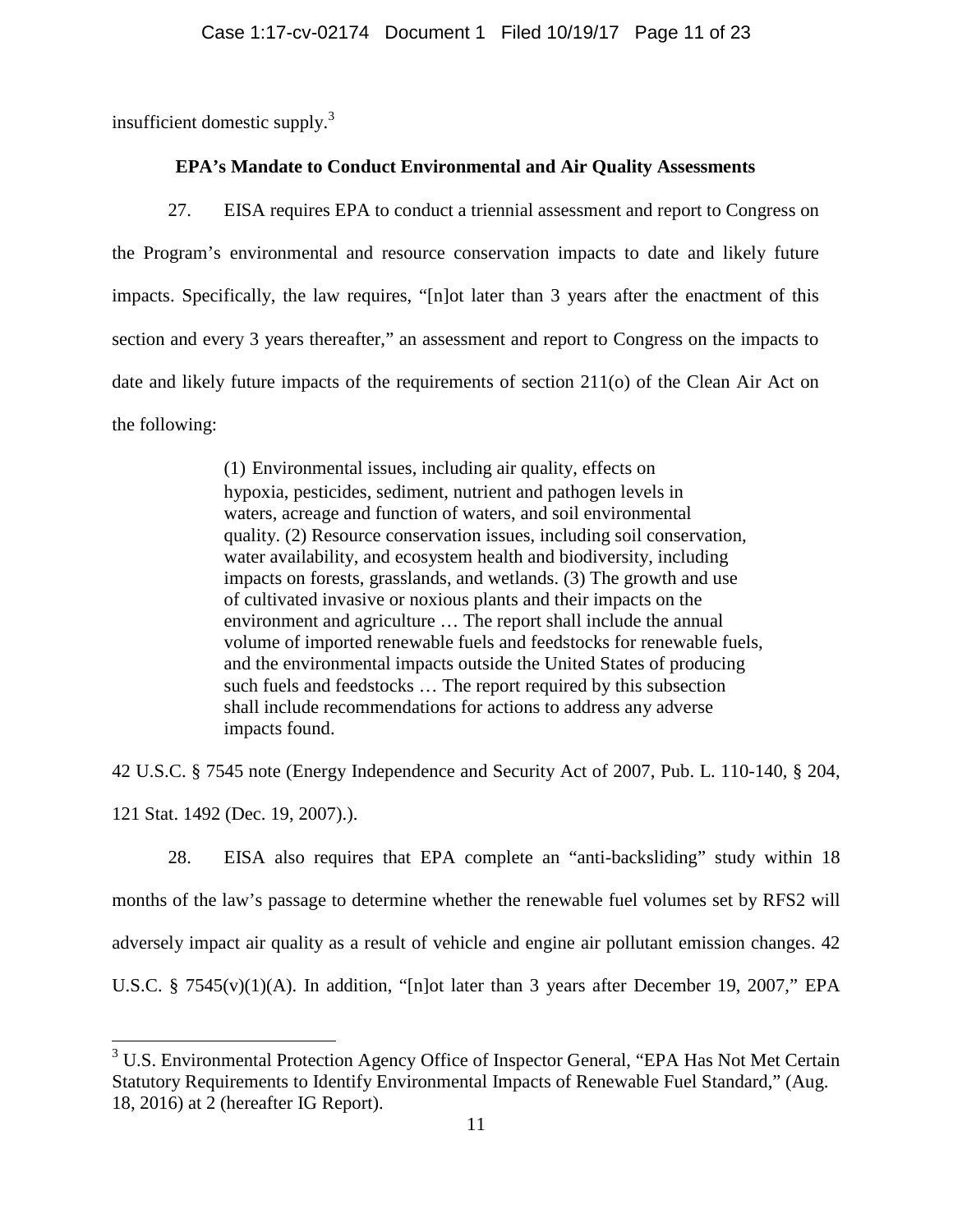#### Case 1:17-cv-02174 Document 1 Filed 10/19/17 Page 12 of 23

must "(A) promulgate fuel regulations to implement appropriate measures to mitigate, to the greatest extent achievable, considering the results of the study under paragraph (1), any adverse impacts on air quality, as the result of the renewable volumes required by this section; or (B) make a determination that no such measures are necessary." 42 U.S.C. § 7545 (v)(2).

29. If the Administrator fails to comply with a non-discretionary duty, such as conducting the required triennial assessment and report and anti-backsliding analysis, the Clean Air Act allows any person to bring suit to compel the Administrator to do so. *See* 42 U.S.C. § 7604(a).

#### **VII. FACTUAL BACKGROUND**

### **Ethanol Growth Resulting from Increased Renewable Fuel Volume Mandates has Resulted in Significant Land Conversion and Impacts to Ecosystems, Habitat and Species**

30. EISA's steadily increasing renewable fuels volume targets and EPA's corresponding volumetric mandates have led to significant ethanol growth, in particular corn based ethanol growth. By 2015 and continuing through 2022, the law's renewable fuel targets suggest annual corn ethanol volumes of 15 billion gallons, an increase from 10.5 billion gallons in 2009. Accordingly, EPA's most recent 2017 volumetric standards set ethanol volumes at 15 billion gallons. 81 Fed. Reg. 89746 (Dec. 12, 2016).

31. Unlike "advanced" biofuels, for which production has not kept pace with federal targets of 21 billion gallons by  $2022$ ,  $4$  ethanol production growth has kept pace with statutory mandates. In fact, the steadily increasing volume requirements have propelled historically high levels of corn production for ethanol and soy production for biodiesel. To keep pace with regulatory mandates, approximately 40 percent of the U.S. corn crop is diverted to biorefineries

<sup>&</sup>lt;sup>4</sup> EPA has exercised its waiver authority and accordingly set advanced biofuel volumetric standards below the statutory targets.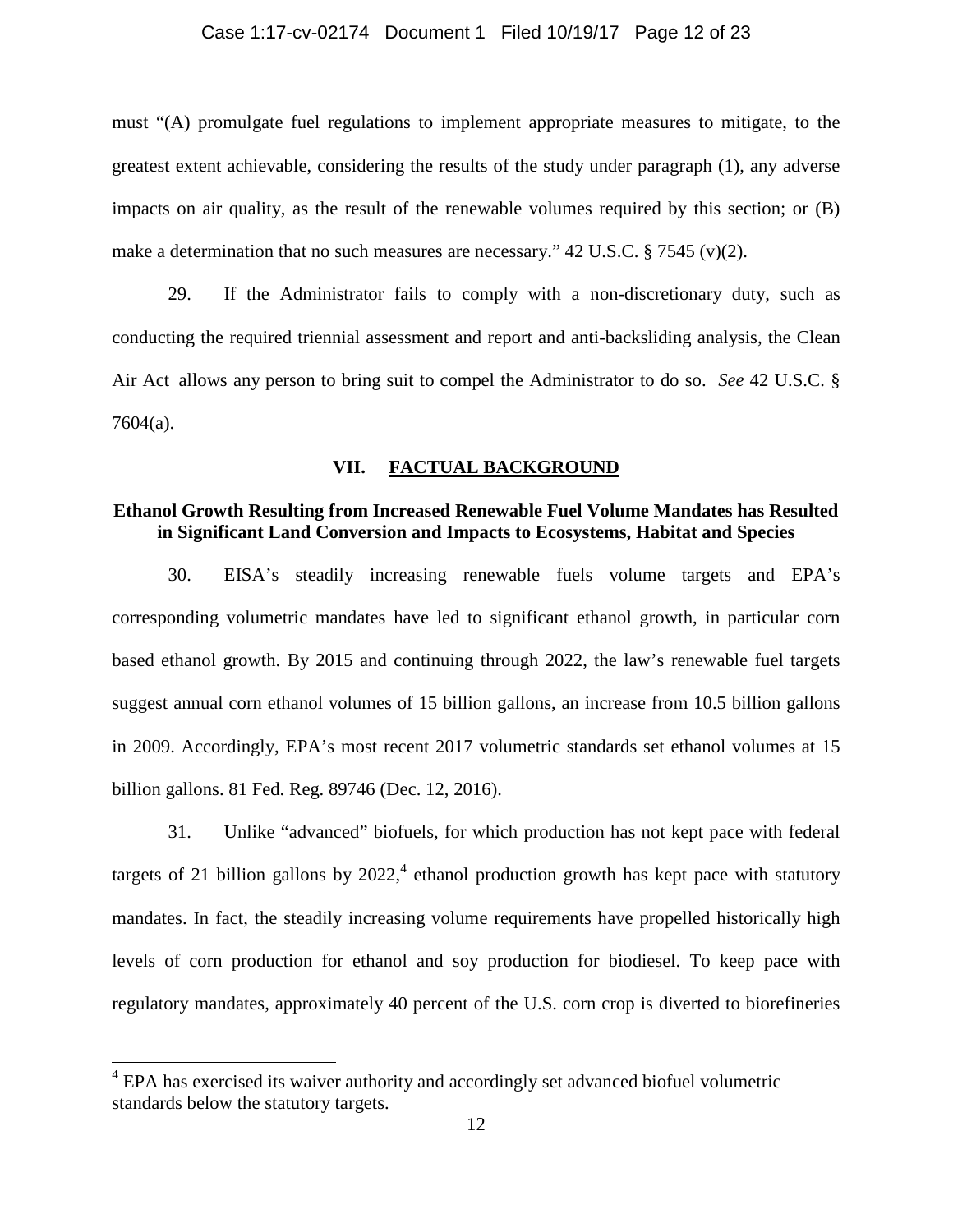#### Case 1:17-cv-02174 Document 1 Filed 10/19/17 Page 13 of 23

for fuel production (up from 9 percent in 2001). Over 97 percent of biofuels produced in the United States are derived from corn and there is little potential to spur growth of new fuels from other feedstocks. At more than 90 million acres, corn production dominates the agricultural landscape. $5$ 

32. To increase corn production for ethanol, farmers are using more intensive cultivation methods including switching from alternating to consecutive-year corn production, double-cropping, and increasing chemical fertilizer and pesticide application to maximize crop density.

33. Farmers also have brought large new swaths of land under cultivation for the first time causing the elimination of valuable ecosystems. 6 From 2008 to 2012, during the first four years of the expanded renewable fuel mandate, 7.3 million acres were converted into crop land.<sup>7</sup> Much of the land that has been converted is concentrated in the Dakotas, southern Iowa, northern Missouri, western Kansas, Oklahoma and the Texas panhandle, and is comprised of grassland, wetlands and forest that had not been cropland for more than 20 years. Significant expansion has also occurred in the western plains from South Dakota to New Mexico in areas traditionally unsuitable for agriculture. From 2008 to 2013, while Michigan, Minnesota and Wisconsin documented a loss of 2 million acres of non-agricultural land, 37 percent of which was open

<sup>5</sup> David DeGennaro, National Wildlife Federation, *Fueling Destruction: The Unintended Consequences of the Renewable Fuel Standard on Land, Water, and Wildlife*, (2016), available at: http://www.nwf.org/~/media/PDFs/Education-Advocacy/Fueling-Destruction\_Final.ashx (hereafter DeGennaro).

<sup>6</sup> *Id*. at 3.

 $7$  Lark, T.J., Salmon, J.M. & Gibbs, H.K. Cropland expansion outpaces agricultural and biofuel polices in the United States, *Environmental Research Letters,* Vol. 10, 044003 (2015) (accounting for other land use fluctuations, net cropland expansion was 2.9 million acres – an area larger than the state of Massachusetts, this is an underestimate since the study evaluated only 15 acre parcels or greater, leaving out smaller converted areas along the periphery of existing fields).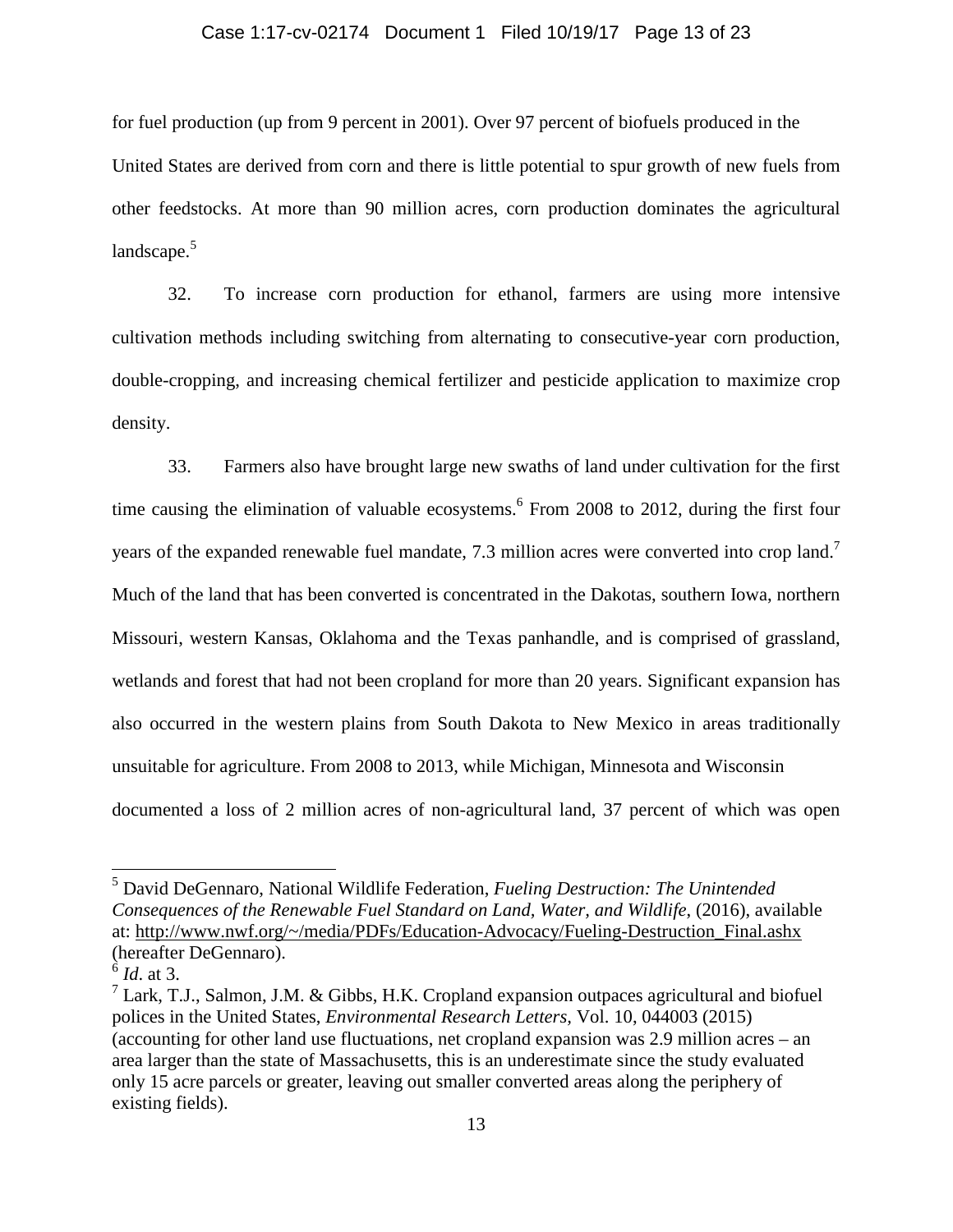#### Case 1:17-cv-02174 Document 1 Filed 10/19/17 Page 14 of 23

space, corn acreage increased by 36 percent in those states. $8$ 

34. The drive to increase plant-based fuels as a result of RFS program mandates has gone unchecked, directly contributing to the destruction of sensitive natural areas and ecosystems. The majority of ecosystems lost as a result of RFS mandates are grasslands, including native prairie, pasture, and federal Conservation Reserve Program lands, accounting for 77 percent of new farmland. Lost grasslands provide seasonal habitat for spring nesting, brooding, fawning cover, and are a source of winter food and cover.<sup>9</sup> Of particular concern is the loss of grassland immediately surrounding wetlands, which, like wetlands, serve the critical function of providing habitat and food for nesting waterfowl and other species.<sup>10</sup>

35. Expansion of corn and soybean production has been identified as the greatest source of wetland loss in the North and South Dakota Prairie Pothole Region, which functions as the primary North American breeding ground for ducks and waterfowl, producing more than 60 percent of the country's total duck population.<sup>11</sup> In this region land conversion to corn and soy steadily increased between 2006 and 2012, with the region experiencing a 27 percent increase in corn and soy acreage between 2010 and 2012 alone. The total acreage was equivalent to an area larger than the state of Connecticut.<sup>12</sup>

36. Ethanol production has also eradicated other uniquely important ecosystems, including marginal lands at the edge of existing cropland supporting pollinators like bees and

<sup>&</sup>lt;sup>8</sup> Mladenoff, D.J., Sahajpal, R., Johnson, C.P. & Rothstein, D.E. Recent Land Use Change to Agriculture in the US Lake States: Impacts on Cellulosic Biomass Potential and Natural Lands. *PloS one*, Vol. 11, e0148566 (2016).

<sup>&</sup>lt;sup>9</sup> DeGennaro at 13.

 $10$  Wright, C.K. & Wimberly, M.S. Recent land use change in the Western Corn Belt threatens grasslands and wetlands. *Proceedings of the National Academy of Sciences,* Vol. 110, 4134-4139 (2013).

<sup>11</sup> *Id*; DeGennaro at 3.

<sup>&</sup>lt;sup>12</sup> Johnston, C.A. Agricultural expansion: land use shell game in the US Northern Plains. *Landscape ecology*, Vol. 29, 81-95 (2014).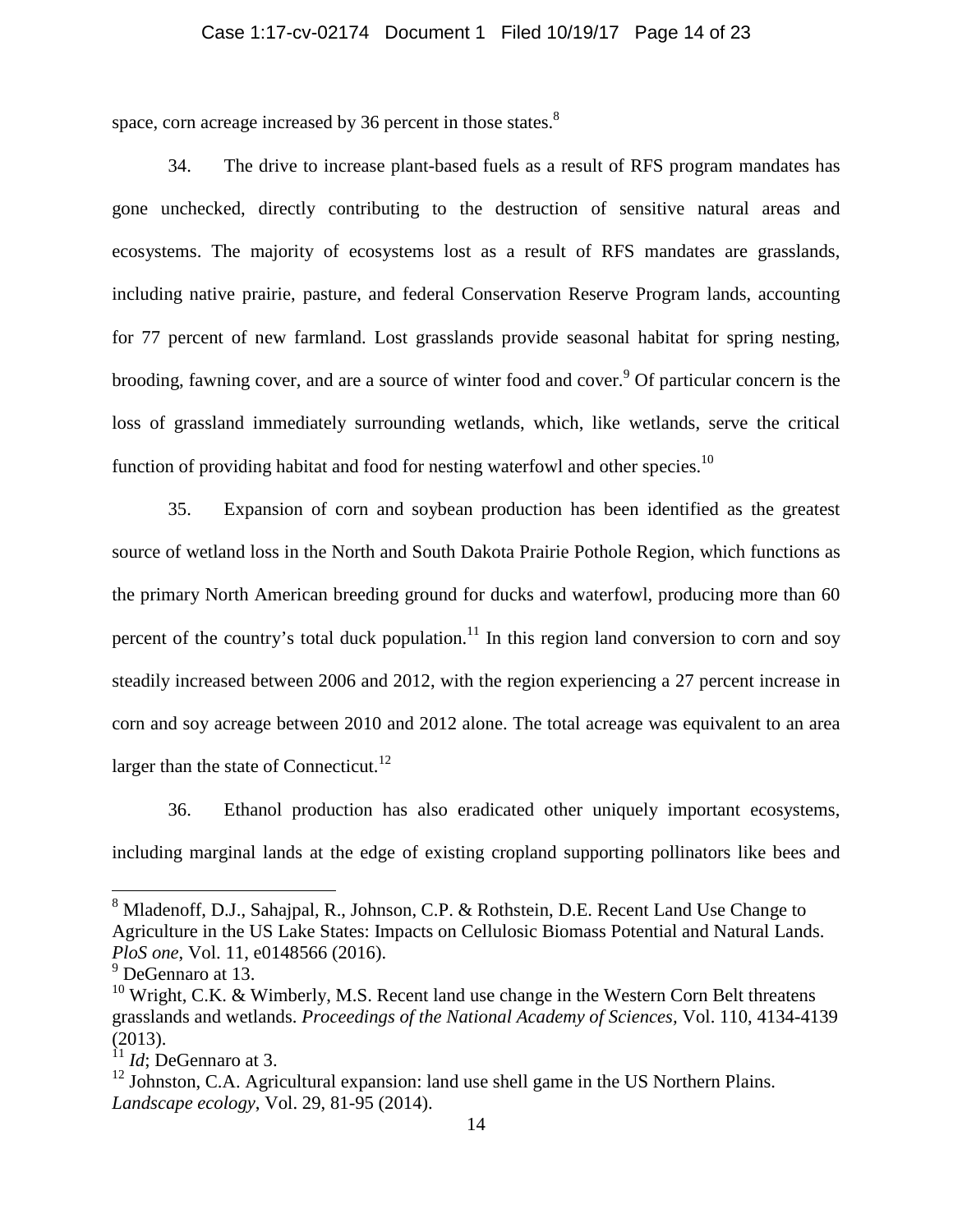#### Case 1:17-cv-02174 Document 1 Filed 10/19/17 Page 15 of 23

monarch butterflies, and buffer strips along waterways that filter polluted farm runoff before depositing into waterways that serve as drinking water sources and support aquatic species.<sup>13</sup> In addition, forest lands comprised three percent of new cropland while wetlands comprised two percent of new cropland.<sup>14</sup>

37. Widespread cultivation of corn for ethanol also has significant impacts on water quality and aquatic habitat. Corn production is associated with high levels of nutrient loss and soil erosion, leading to contamination of water supplies.<sup>15</sup> Corn, as opposed to other biofuel crops, absorbs less nitrogen per acre and requires the highest level of fertilizer and pesticide application resulting in higher runoff from fields into waterways.<sup>16</sup>

38. Ethanol production, which is largely sourced by corn grown in the Mississippi River watershed and Great Lakes Basin, places the largest burden of potential water quality impacts on the Great Lakes and the Gulf of Mexico.<sup>17</sup> Recent land conversion studies demonstrate that conversion from pasture to corn leads to increased sediments yields of up to 127 percent.<sup>18</sup> Excessive nutrient runoff from more intensive agriculture has led to severe algal blooms in water bodies including the Great Lakes. The majority of land in the Mississippi River

<sup>13</sup> DeGennaro at 4.

<sup>14</sup> *Id.*

 $15$  DeGennaro at 16.

<sup>&</sup>lt;sup>16</sup> National Research Council & Committee on Economic and Environmental Impacts of Increasing Biofuels Production. *Renewable fuel standard: potential economic and environmental effects of US biofuel policy.*(National Academies Press, 2011); Housh, M., M. Khanna & Cai, X. Mix of First and Second Generation Biofuels to meet Multiple Environmental Objectives: Implications for Policy as a Watershed Scale. *Water Economics and Policy*, Vol. 1, 26 (2015). <sup>17</sup> Wallander, S., Claassen, R. &Nickerson, C. The ethanol decade: an expansion of US corn

production, 2000-09. *USDA-ERS Economic Information Bulletin* (2011); U.S. Congressional Budget Office. The Renewable Fuel Standard: Issues for 2014 and Beyond. Report No. 45477, (Congressional Budget Office, Washington, DC, 2014).

<sup>&</sup>lt;sup>18</sup> Shao, Y., Lunetta, R.S. Macpherson, A.J., Luo, J. & Chen, G. Assessing sediment yield for selected watersheds in the Laurentian great lakes basin under future agricultural scenarios, *Environmental management*, Vol. 51, 59-69 (2013).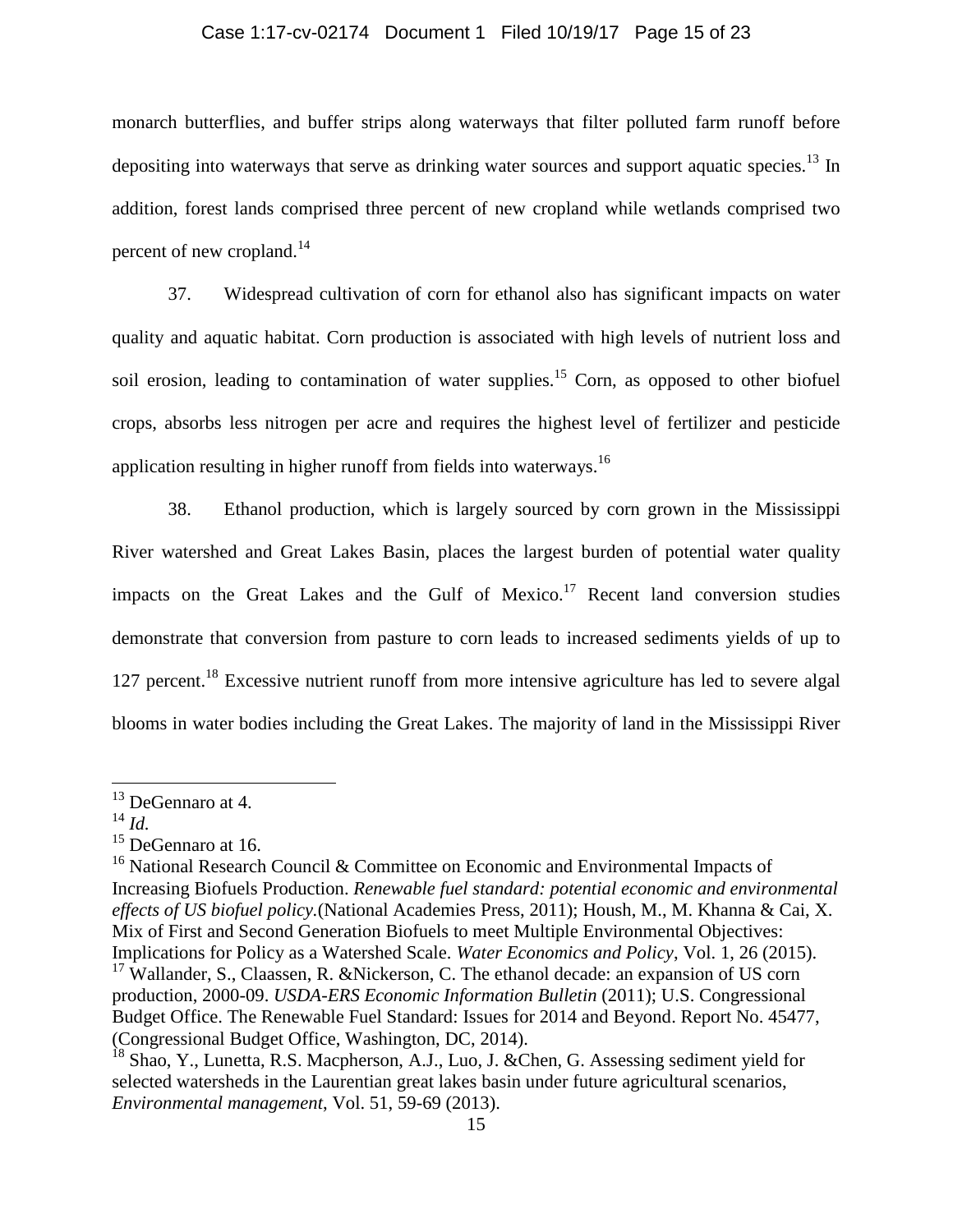#### Case 1:17-cv-02174 Document 1 Filed 10/19/17 Page 16 of 23

watershed, which drains into the Gulf of Mexico, is farmland. Massive land based nutrient runoff into rivers and streams that flow into the Mississippi River and ultimately drain into the Gulf of Mexico is the largest contributor to the documented hypoxic area known as the "Dead Zone."<sup>19</sup>

39. Located at the mouth of the Mississippi in the Gulf, the Dead Zone threatens marine habitat on an enormous scale.<sup>20</sup> The huge influx of nutrients – nitrogen and phosphorous – cause massive phytoplankton blooms leading to a large increase in zooplankton that feed on phytoplankton. Large amounts of dead phytoplankton and zooplankton waste then accumulates on the seafloor, burying bottom dwellers and prey for larger fish and mammals that frequent these waters for food, nesting and raising young. The decomposition of such an enormous amount of plankton matter depletes the dissolved oxygen in the water faster than it can be replaced, causing hypoxia, the state where oxygen concentrations have dropped below the level necessary to sustain aquatic life, and thereby produces a large dead zone.<sup>21</sup>

40. According to NOAA, the 2015 Gulf of Mexico "Dead Zone" was above average, measuring 6,474 square miles – an area about the size of Connecticut and Rhode Island combined. The 2015 "Dead Zone" was larger than the previous year's 5,052 square-mile "dead zone," indicating that nutrients from the Mississippi River watershed are continuing to affect the nation's coastal resources and habitats in the Gulf on a greater scale. NOAA-funded research in the past decade shows hypoxia results in habitat loss, displacement of fish from their preferred

<sup>&</sup>lt;sup>19</sup> Joyce, Christopher. 2010. "Massive 'Dead Zone' Threatens Gulf Marine Life" (radio report). National Public Radio, Morning Edition Transcript, available at

www.npr.org/templates/story/story.php?storyId=128946110.

<sup>&</sup>lt;sup>20</sup> Donner, S.D. & Kucharik, C.J. Corn-based ethanol production compromises goal of reducing nitrogen export by the Mississippi River. *Proceedings of the National Academy of Sciences,*Vol. 2015, 4513-4518 (2008).

<sup>&</sup>lt;sup>21</sup> National Oceanic and Atmospheric Administration (NOAA). 2009a. "Dead Zones. Hypoxia in the Gulf of Mexico," (factsheet) at 1-2, available at

http://www.noaanews.noaa.gov/stories2009/pdfs/new%20fact%20sheet%20dead%20zones\_final .pdf.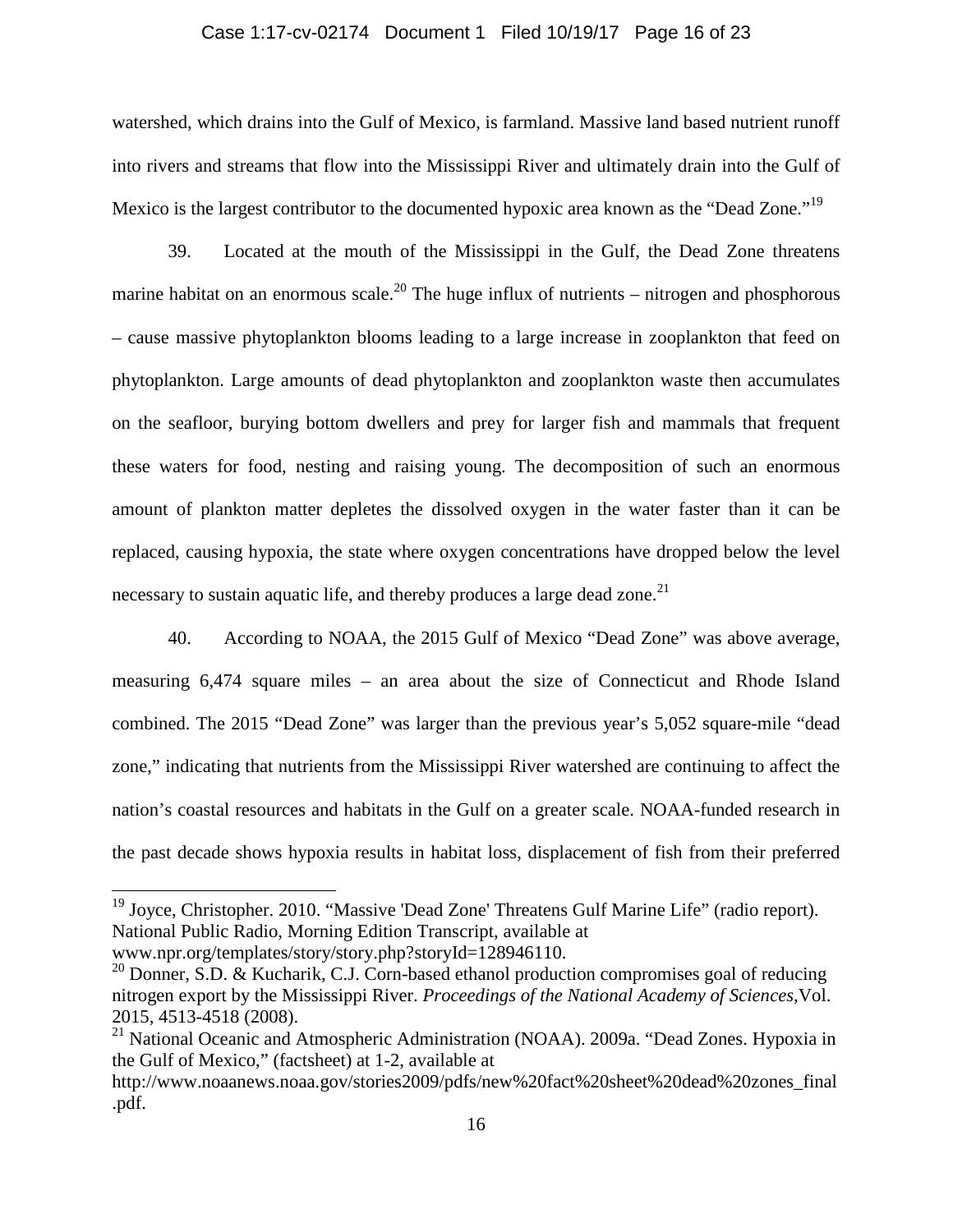areas, and a decline in the reproductive ability in some species.<sup>22</sup> Additional studies show that addressing the annual Dead Zone to improve conditions for marine life is practically impossible under the current RFS volume mandates, without huge shifts in food production.<sup>23</sup>

# **EPA Failed to Meet its Non-Discretionary Duty to Assess the Environmental and Air Quality Impacts of the Renewable Fuel Standard**

41. Under EISA EPA was required to submit its first Triennial Report to Congress on the environmental and resource conservation impacts of the RFS program on or before December 19, 2010. 42 U.S.C. § 7545 note. However, EPA issued it in December 2011. The Report made recommendations for future assessments that would inform RFS rulemakings and other determinations such as waiver determinations for "situations involving 'severe' environmental impact." Triennial Report at xvii.

42. Under the triennial reporting mandate, EPA was required to complete a second report no later than December 19, 2013. To date, EPA has not issued the second report. Nor has it issued a third report, which was required no later than December 19, 2016. Further, EPA has not communicated with Congress about the reporting requirement and its reasoning for failing to comply with its mandatory duty. IG Report at 5.

43. As described above, the RFS program has had significant impacts on the environment, including impacts to water and air quality as well as to habitat and species. The current mandate to increase renewable fuel volumes will only worsen these impacts. Without appropriate information including addressing the recommendations from the 2011 Report, EPA's

<sup>&</sup>lt;sup>22</sup> NOAA, "2015 Gulf of Mexico dead zone 'above average'," (Aug. 4, 2015), available at http://www.noaanews.noaa.gov/stories2015/080415-gulf-of-mexico-dead-zone-aboveaverage.html.

<sup>23</sup> Donner, S. D. & Kucharik, C. J., *Corn-based ethanol production compromises goal of reducing nitrogen export by the Mississippi River,* Proceedings of the National Academy of Sciences, Vol. 105, 4513- 4518 (2008).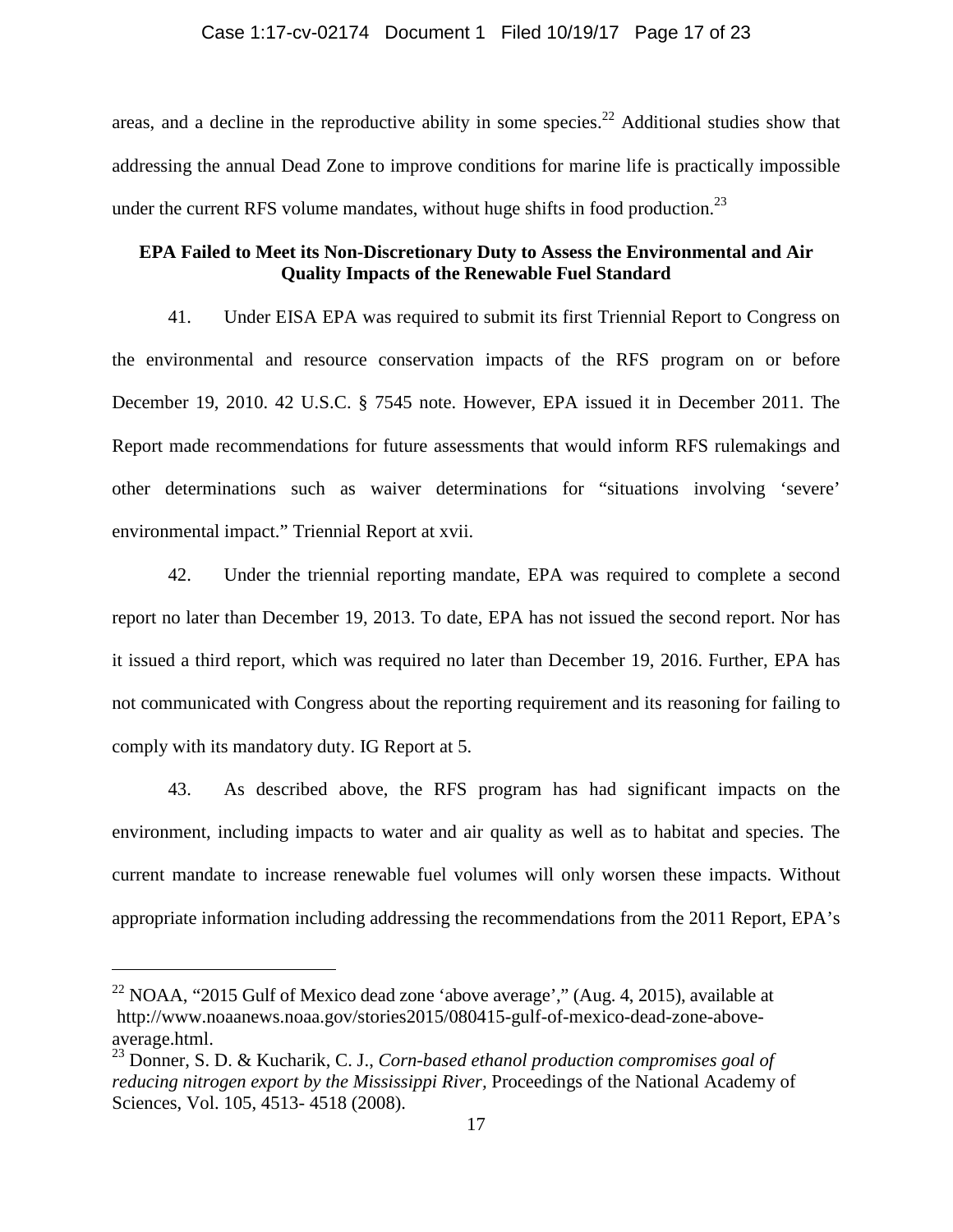#### Case 1:17-cv-02174 Document 1 Filed 10/19/17 Page 18 of 23

ability to assess the RFS program's environmental impacts and inform Congress of potential impacts are impeded. IG Report at 6.

44. In addition, EPA has never conducted the required anti-backsliding air quality impacts analysis which was due in 2009. Nor has EPA determined (based on an anti-backsliding study) if mitigation measures are necessary to prevent or reduce adverse air quality impacts resulting from the Program's renewable fuel volumes; EPA was required to make that determination on or before December 2010.

45. Research on the combustion of high content ethanol fuels indicates that pollution, particularly ozone pollution and some carcinogenic pollutants, from vehicles operating on high content ethanol fuels is exacerbated in certain regions of the country. This has been found to be true in urban areas during colder, winter conditions. In addition, EPA's 2010 Regulatory Impact Analysis (RIA) provides evidence demonstrating increased air pollutants from the RFS under a variety of different modeling scenarios. IG Report at 7. Although EPA acknowledged that the RIA did not constitute the required analysis under 42 U.S.C.  $\S$  7545(v), it committed to conducting a separate study that would analyze air quality impacts of increased renewable fuel use. To date, no study has been completed.

46. A recent Inspector General investigation underscored the importance of the statute's required analyses of the environmental impacts and the unintended consequences of the RFS program, stating "[t]he EPA does not have an assessment that meets the requirement to identify whether RFS creates any impacts on air quality and, thus, take required measures to mitigate impacts. This information is needed to fully inform the EPA, Congress and other stakeholders of the environmental impacts of U.S. biofuel policy." IG Report, At a Glance.

47. As a result of the recent Inspector General's investigation, EPA made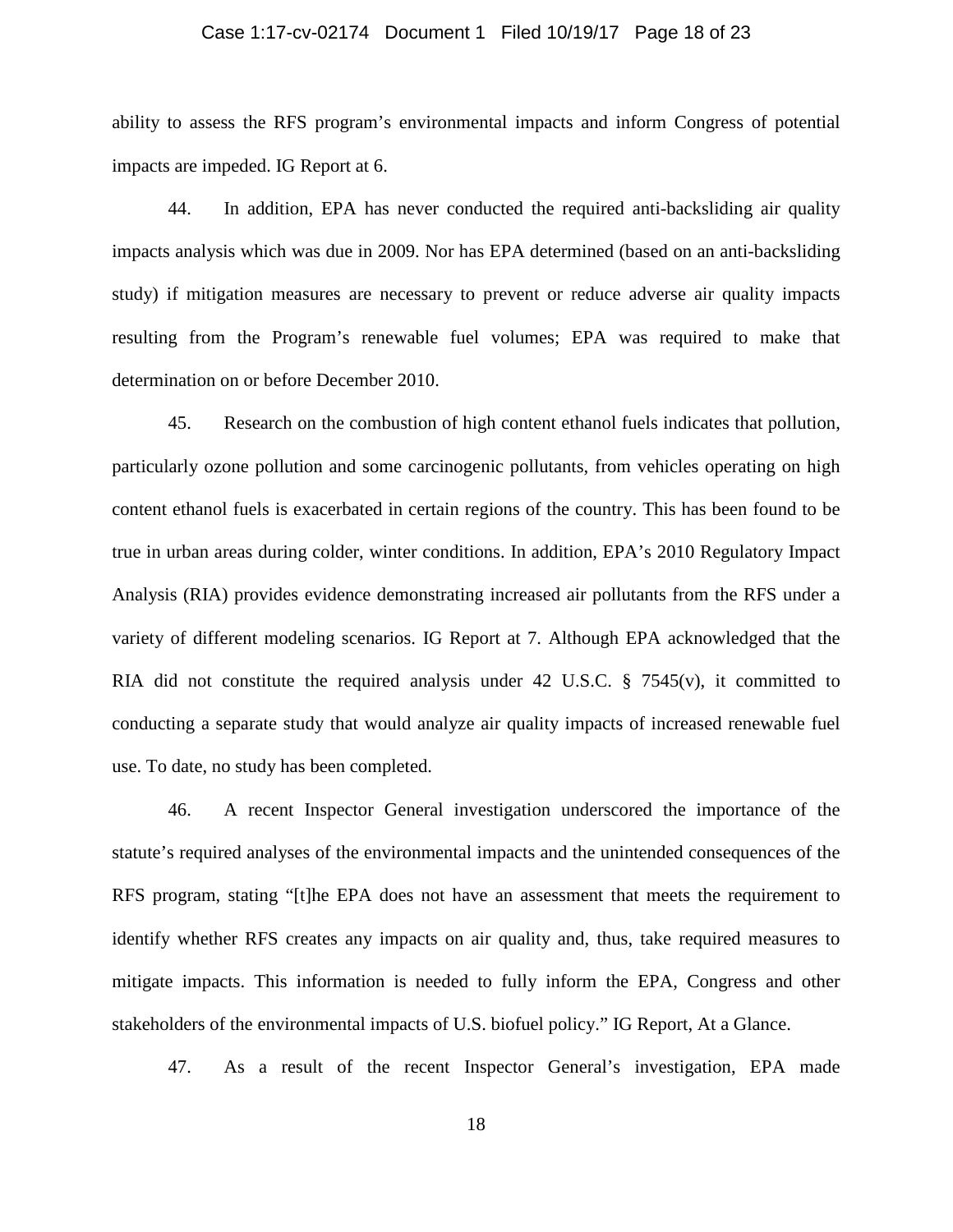#### Case 1:17-cv-02174 Document 1 Filed 10/19/17 Page 19 of 23

commitments to complete the Triennial Report to Congress by December 31, 2017 and the antibacksliding study by September 30, 2024. These deadlines represent a 7-year and approximate 15-year delay of the Administrator's non-discretionary duties. These substantial delays undermine the purpose of the statute and its reporting requirements– to make Congress aware of the program's impacts, including adverse impacts to water and air quality, species and human health, to inform EPA's annual RFS volume development, and to ensure that the Renewable Fuels Standard program is addressing climate change without adversely impacting the environment.

48. Moreover, as of the date of filing this complaint, EPA has provided no indication that its Triennial Report is underway and will be completed by the December 31, 2017 deadline.

49. Under the RFS program, ethanol production in the United States has skyrocketed from 3.9 billion gallons in 2005 to 14 billion gallons in 2011, and biodiesel has grown from 0.1 billion gallons to 1 billion gallons in the same timeframe.<sup>24</sup> The lack of information on potential environmental and air quality impacts has had significant and irreparable detrimental impacts on the environment and human health. Unless EPA complies with its mandatory duties to assess and report on these impacts, these impacts will only worsen given the ongoing and expected continued growth of biofuel production resulting from the RFS program's annually increasing mandates.

#### **VIII. CLAIMS FOR RELIEF**

# **First Claim for Relief: Violation of CAA and EISA for Failing to Complete Mandatory Triennial Report to Congress**

50. Sierra Club incorporates the allegations in all preceding paragraphs of this

<sup>&</sup>lt;sup>24</sup> Congressional Research Service, "Analysis of Renewable Identification Numbers (RINs) in the Renewable Fuel Standard (RFS)," Brent D. Yacobucci, July 22, 2013 at 1.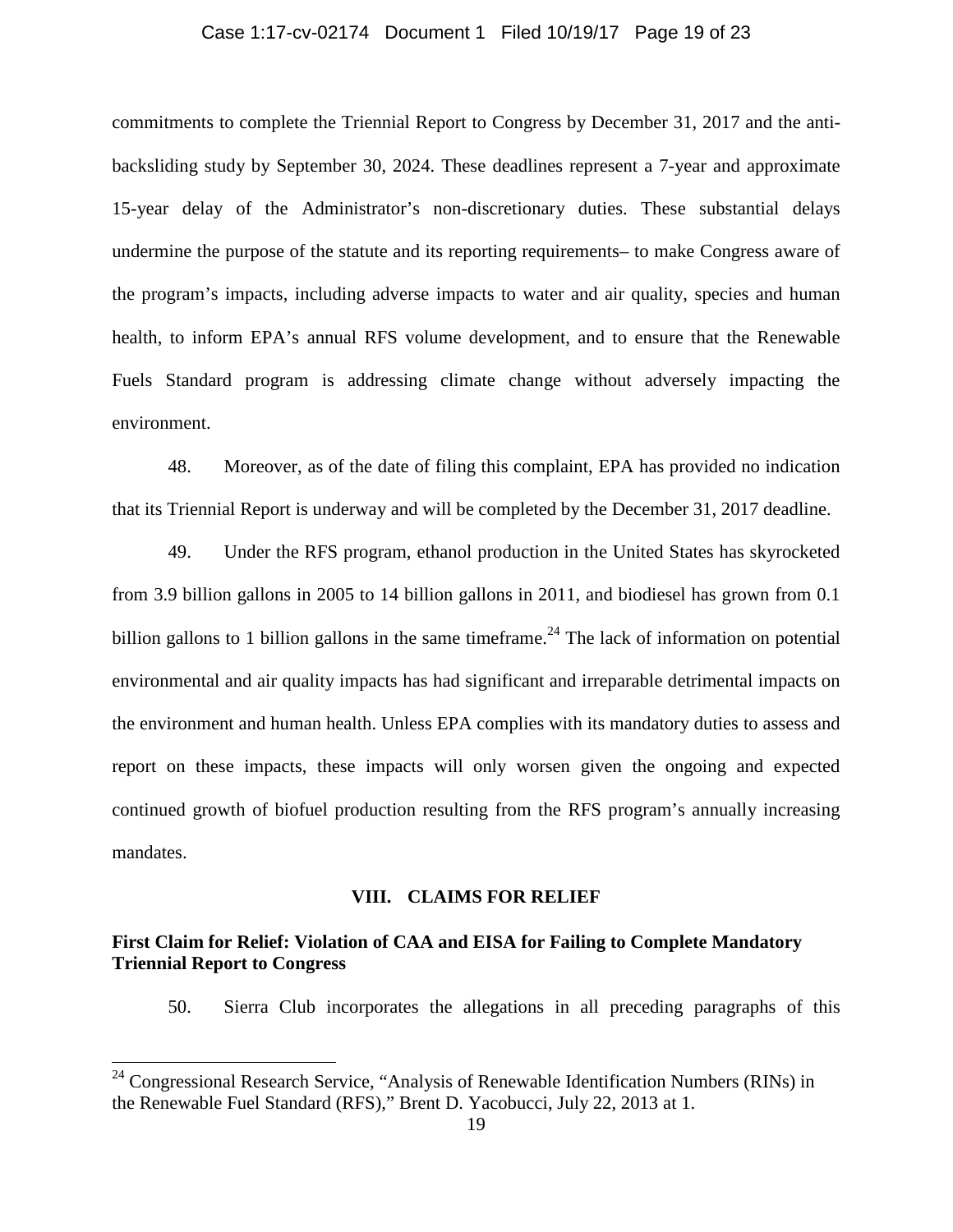#### Case 1:17-cv-02174 Document 1 Filed 10/19/17 Page 20 of 23

Complaint as if set forth in full herein.

51. The EPA Administrator had a non-discretionary duty to issue its Triennial Report to Congress "[n]ot later than 3 years after the enactment of this section and every 3 years thereafter," pursuant to 42 U.S.C. § 7545 note, on the environmental and resource conservation impacts to date of the EISA's Renewable Fuels Standard, as well as likely future impacts of the program and recommendations for actions to address any adverse impacts found.

52. To date, EPA has not issued the second report which was due no later than December 19, 2013. Nor has EPA issued a third report, which was due no later than December 19, 2016.

53. Without appropriate information about the program's environmental and conservation resource impacts, EPA's ability to assess the RFS program and inform Congress of potential impacts are impeded.

54. As such, EPA's failure to complete and issue the second and third Triennial Reports violates EISA, 42 U.S.C. § 7545 note.

55. As of the date of filing this Complaint, the Administrator has not indicated whether the Triennial Report is underway.

56. This Clean Air Act violation constitutes a "failure of the Administrator to perform any act or duty under [the Air Pollution Prevention and Control] chapter which is not discretionary with the Administrator" within the meaning of the Clean Air Act's citizen suit provision. 42 U.S.C. § 7604(a). The Administrator has been in violation of his nondiscretionary duty for almost four years, the violation is ongoing, and will continue unless remedied by this court.

20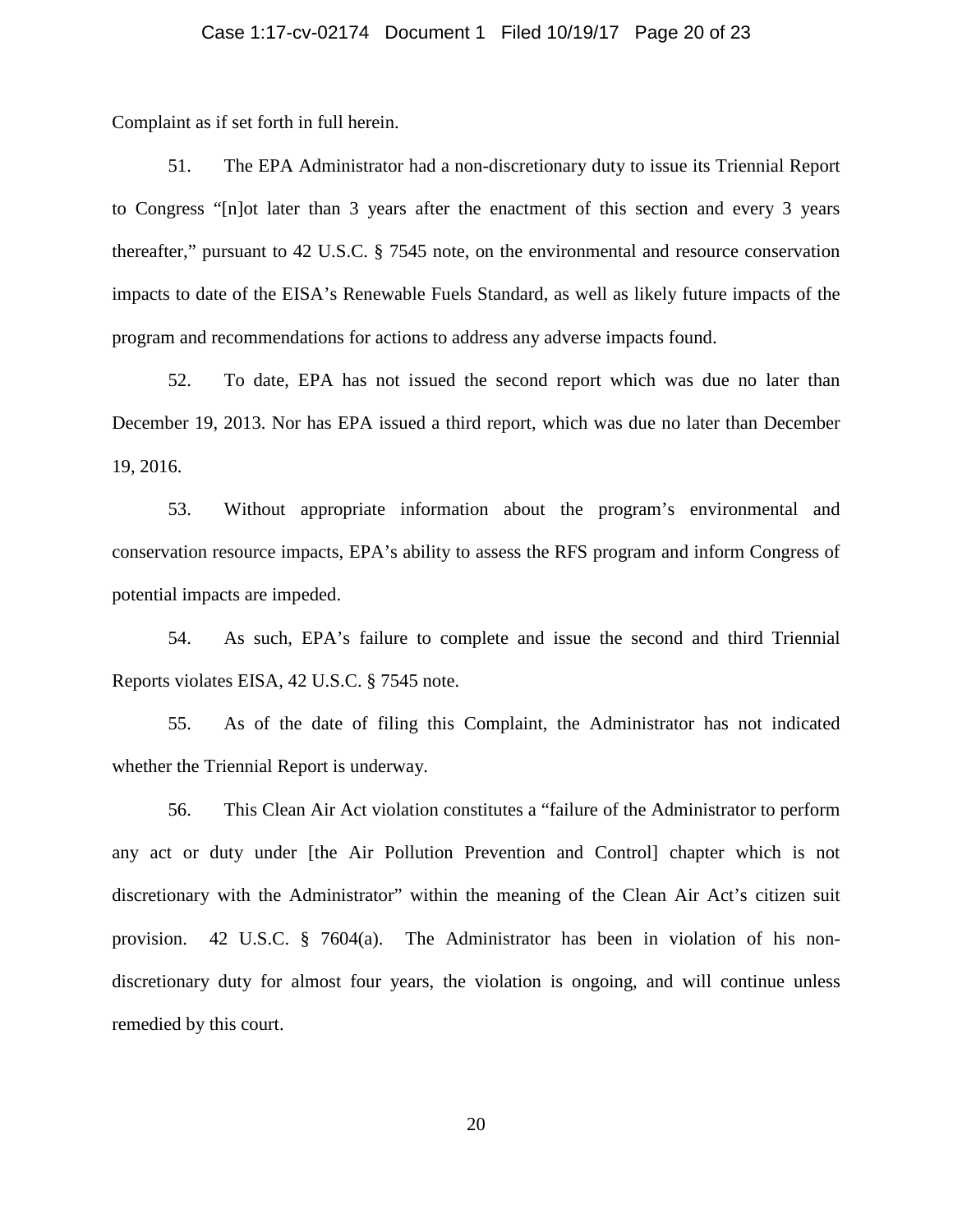#### Case 1:17-cv-02174 Document 1 Filed 10/19/17 Page 21 of 23

### **Second Claim for Relief: Violation of CAA and EISA for Failing to Conduct Mandatory Anti-Backsliding Analysis**

57. Sierra Club incorporates the allegations in all preceding paragraphs of this Complaint as if set forth in full herein

58. The EPA Administrator had a non-discretionary duty to complete an "antibacksliding" study within 18 months of the EISA's passage to determine whether the renewable fuel volumes set by the RFS will adversely impact air quality as a result of vehicle and engine air pollutant emission changes. 42 U.S.C. § 7545(v)(1)(A). That study was due in June of 2009.

59. Subsequently, the EPA Administrator has a non-discretionary duty to "(A) promulgate fuel regulations to implement appropriate measures to mitigate, to the greatest extent achievable, considering the results of the [anti-backsliding] study …, any adverse impacts on air quality, as the result of the renewable volumes required by [the EISA]; or (B) make a determination that no such measures are necessary." 42 U.S.C.  $\S$  7545(v)(2). Those regulations and/or determination were due on or before December 19, 2010.

60. To date, EPA has not conducted the required anti-backsliding analysis, nor has it determine (based on an anti-backsliding study) if mitigation measures are necessary to prevent or reduce adverse air quality impacts pursuant to 42 U.S.C.  $\S$  7545(v)(1)-(2).

61. Without appropriate information about the program's air quality impacts, EPA's ability to assess the impacts of its increasing annual renewable fuel volume standards and take necessary steps to protect air quality and human health are impeded.

62. EPA's commitment, as a result of a recent Inspector General Investigation, to complete an anti-backsliding study by 2024 – 15 years late – undermines the purpose of its long overdue statutory requirement.

63. As such, EPA's failure to complete the anti-backsliding study and make its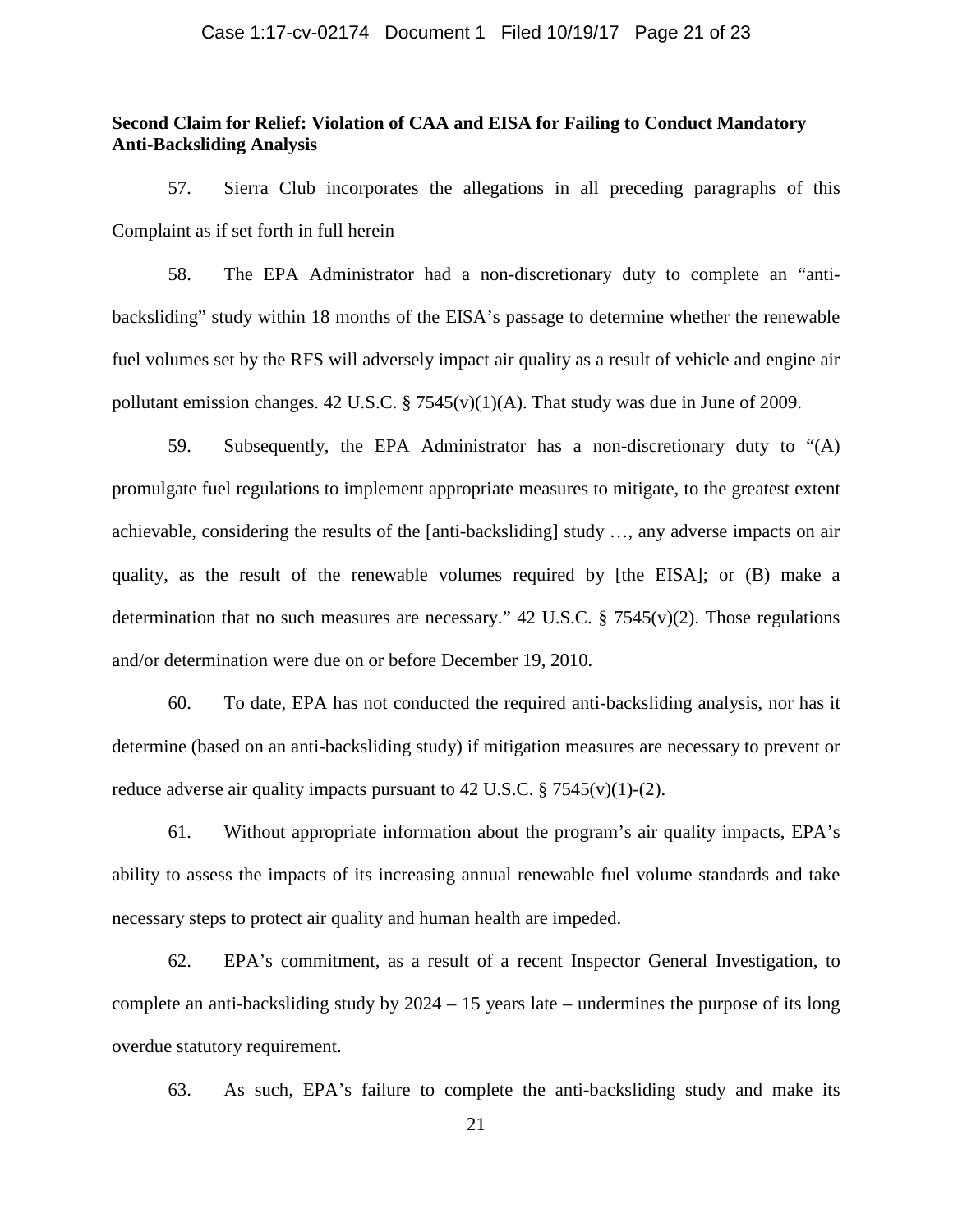#### Case 1:17-cv-02174 Document 1 Filed 10/19/17 Page 22 of 23

determination on air quality mitigation measures violates EISA, 42 U.S.C.  $\S 7545$  (v)(1)-(2).

64. This Clean Air Act violation constitutes a "failure of the Administrator to perform any act or duty under [the Air Pollution Prevention and Control] chapter which is not discretionary with the Administrator" within the meaning of the Clean Air Act's citizen suit provision. 42 U.S.C. § 7604(a). The Administrator has been in violation of his nondiscretionary duty for almost eight years, the violation is ongoing, and will continue unless remedied by this court.

#### **IX. REQUEST FOR RELIEF**

WHEREFORE, Sierra Club respectfully requests this Court enter judgment providing the following relief:

A) A declaration that the Administrator has violated the Clean Air Act and Energy Independence and Security Act by failing to conduct its non-discretionary duty of completing its Triennial Report to Congress on the environmental and resource conservation impacts of the Renewable Fuels Standard program;

B) An order compelling the Administrator to perform his mandatory duty to complete and issue its Triennial Report to Congress by May 31, 2018, or by an expeditious date certain, including recommendations for actions to address any adverse impacts found;

C) A declaration that the Administrator has violated the Clean Air Act and Energy Independence and Security Act by failing to conduct its non-discretionary duty of completing an "anti-backsliding" air quality impact analysis of the Renewable Fuels Standard program, as well as its determination on necessary air quality impact mitigation measures;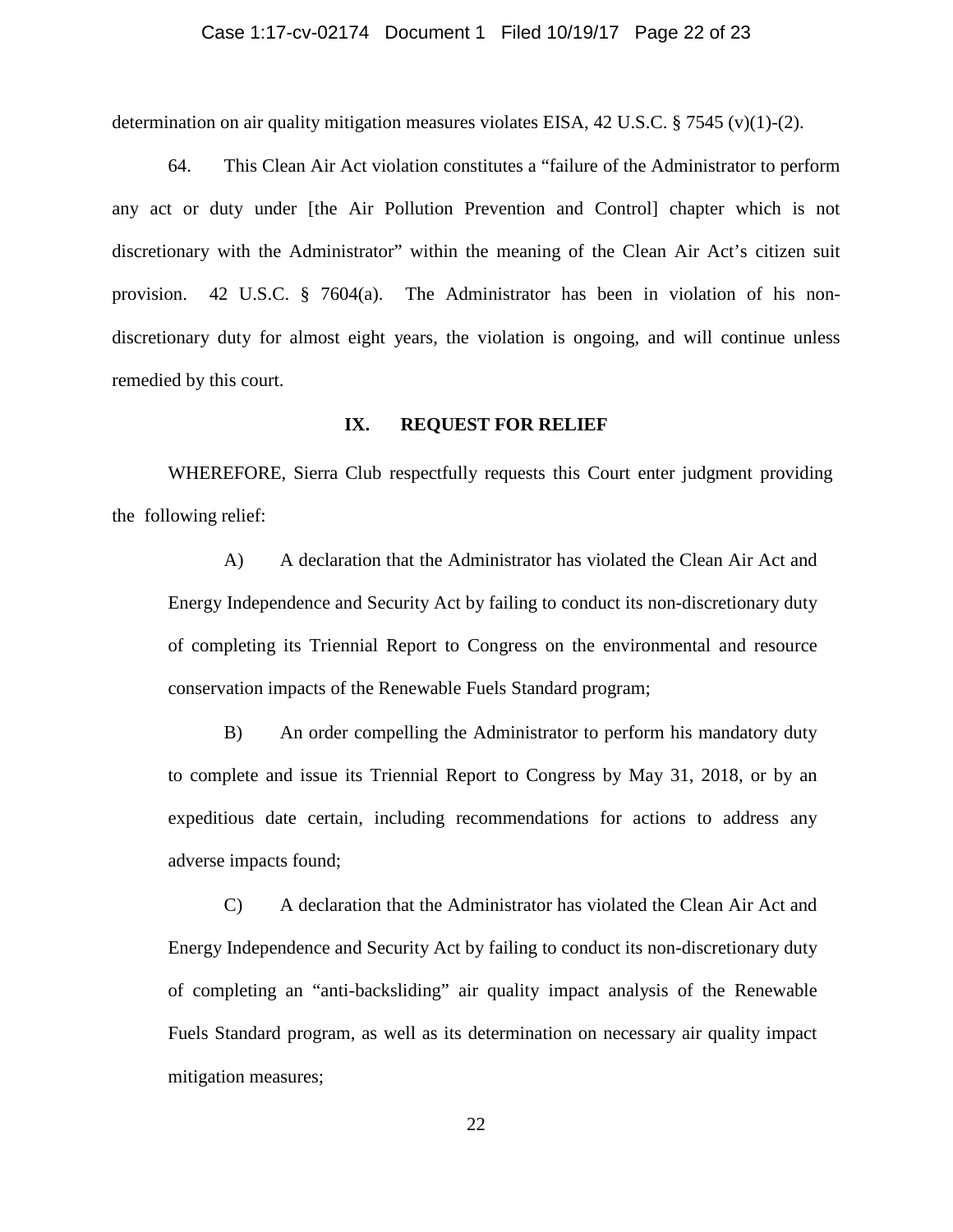D) An order compelling the Administrator to perform his mandatory duty to complete the "anti-backsliding" analysis and issue its finding by May 31, 2018, or by an expeditious date certain, and within three (3) months thereafter, make a subsequent determination on necessary air quality impact mitigation measures;

E) An order retaining jurisdiction over this matter until such time as the Administrator has complied with his duties under the Clean Air Act and Energy Independence and Security Act;

F) An order awarding Sierra Club its costs of litigation, including reasonable attorneys' fees; and

G) Such other and further relief as the Court deems just and proper.

Dated: October 19, 2017 Respectfully submitted,

 $\n *l l l*\n$ 

 Devorah Ancel CA Bar No. 261038 *pro hac vice* forthcoming Sierra Club 2101 Webster Street, Ste. 1300 Oakland, CA 94612 (415) 845-7847 devorah.ancel@sierraclub.org

Karimah Schoenhut D DC Bar No. PA0060 DC Bar No. 1028390 Sierra Club 50 F Street NW,  $8^{th}$  Floor Washington, D.C. 20001 (202) 548-4584 karimah.schoenhut@sierraclub.org *Counsel for Plaintiff Sierra Club*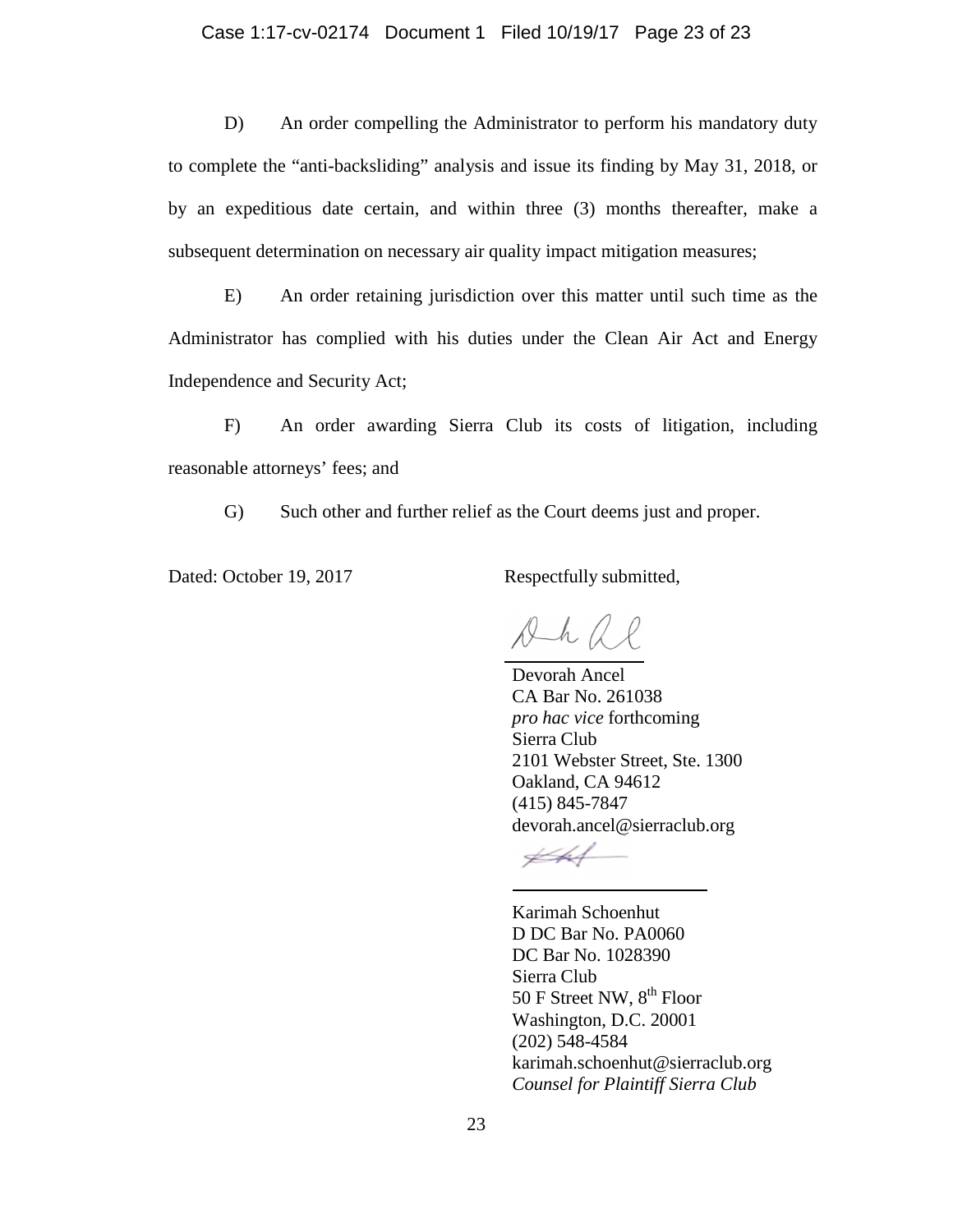# Case 1:17-cv-02174 Document 1-1 Filed 10/19/17 Page 1 of 3

**CIVIL COVER SHEET**

| JS-44 (Rev. 6/17 DC)                                                                                                                                                                                                                                                                                                                                                                                                                                                             |                                                       |                                                                                                                                                                                                                                                                                                                                                                                                         |                                                                                                                                                                                                                                                                                                                                              |                                            |                                                                                |                                                                                                                                      |                                                                                                                                                                                                                          |                                                                                                                                                                     |                                                                                                                                                                                                                                                                                                                                                                                                                                                                                                                          |              |                |
|----------------------------------------------------------------------------------------------------------------------------------------------------------------------------------------------------------------------------------------------------------------------------------------------------------------------------------------------------------------------------------------------------------------------------------------------------------------------------------|-------------------------------------------------------|---------------------------------------------------------------------------------------------------------------------------------------------------------------------------------------------------------------------------------------------------------------------------------------------------------------------------------------------------------------------------------------------------------|----------------------------------------------------------------------------------------------------------------------------------------------------------------------------------------------------------------------------------------------------------------------------------------------------------------------------------------------|--------------------------------------------|--------------------------------------------------------------------------------|--------------------------------------------------------------------------------------------------------------------------------------|--------------------------------------------------------------------------------------------------------------------------------------------------------------------------------------------------------------------------|---------------------------------------------------------------------------------------------------------------------------------------------------------------------|--------------------------------------------------------------------------------------------------------------------------------------------------------------------------------------------------------------------------------------------------------------------------------------------------------------------------------------------------------------------------------------------------------------------------------------------------------------------------------------------------------------------------|--------------|----------------|
| I. (a) PLAINTIFFS                                                                                                                                                                                                                                                                                                                                                                                                                                                                |                                                       |                                                                                                                                                                                                                                                                                                                                                                                                         |                                                                                                                                                                                                                                                                                                                                              |                                            | <b>DEFENDANTS</b>                                                              |                                                                                                                                      |                                                                                                                                                                                                                          |                                                                                                                                                                     |                                                                                                                                                                                                                                                                                                                                                                                                                                                                                                                          |              |                |
| Sierra Club                                                                                                                                                                                                                                                                                                                                                                                                                                                                      |                                                       |                                                                                                                                                                                                                                                                                                                                                                                                         | Scott Pruitt, in his official capacity as Administrator of<br>the U.S. Environmental Protection Agency                                                                                                                                                                                                                                       |                                            |                                                                                |                                                                                                                                      |                                                                                                                                                                                                                          |                                                                                                                                                                     |                                                                                                                                                                                                                                                                                                                                                                                                                                                                                                                          |              |                |
| (b) COUNTY OF RESIDENCE OF FIRST LISTED PLAINTIFF 88888<br>(EXCEPT IN U.S. PLAINTIFF CASES)                                                                                                                                                                                                                                                                                                                                                                                      |                                                       |                                                                                                                                                                                                                                                                                                                                                                                                         |                                                                                                                                                                                                                                                                                                                                              |                                            |                                                                                |                                                                                                                                      |                                                                                                                                                                                                                          | COUNTY OF RESIDENCE OF FIRST LISTED DEFENDANT<br>(IN U.S. PLAINTIFF CASES ONLY)<br>NOTE: IN LAND CONDEMNATION CASES, USE THE LOCATION OF THE TRACT OF LAND INVOLVED |                                                                                                                                                                                                                                                                                                                                                                                                                                                                                                                          |              |                |
|                                                                                                                                                                                                                                                                                                                                                                                                                                                                                  |                                                       | (c) ATTORNEYS (FIRM NAME, ADDRESS, AND TELEPHONE NUMBER)                                                                                                                                                                                                                                                                                                                                                |                                                                                                                                                                                                                                                                                                                                              |                                            | ATTORNEYS (IF KNOWN)                                                           |                                                                                                                                      |                                                                                                                                                                                                                          |                                                                                                                                                                     |                                                                                                                                                                                                                                                                                                                                                                                                                                                                                                                          |              |                |
| Devorah Ancel, Sierra Club                                                                                                                                                                                                                                                                                                                                                                                                                                                       |                                                       |                                                                                                                                                                                                                                                                                                                                                                                                         |                                                                                                                                                                                                                                                                                                                                              |                                            |                                                                                |                                                                                                                                      |                                                                                                                                                                                                                          |                                                                                                                                                                     |                                                                                                                                                                                                                                                                                                                                                                                                                                                                                                                          |              |                |
| 2101 Webster Street Suite 1300                                                                                                                                                                                                                                                                                                                                                                                                                                                   |                                                       |                                                                                                                                                                                                                                                                                                                                                                                                         |                                                                                                                                                                                                                                                                                                                                              |                                            |                                                                                |                                                                                                                                      |                                                                                                                                                                                                                          |                                                                                                                                                                     |                                                                                                                                                                                                                                                                                                                                                                                                                                                                                                                          |              |                |
| Oakland, CA 94612 phone: (415) 845-7847                                                                                                                                                                                                                                                                                                                                                                                                                                          |                                                       |                                                                                                                                                                                                                                                                                                                                                                                                         |                                                                                                                                                                                                                                                                                                                                              |                                            |                                                                                |                                                                                                                                      |                                                                                                                                                                                                                          |                                                                                                                                                                     |                                                                                                                                                                                                                                                                                                                                                                                                                                                                                                                          |              |                |
| See attached for additional attorneys                                                                                                                                                                                                                                                                                                                                                                                                                                            |                                                       |                                                                                                                                                                                                                                                                                                                                                                                                         |                                                                                                                                                                                                                                                                                                                                              |                                            |                                                                                |                                                                                                                                      |                                                                                                                                                                                                                          |                                                                                                                                                                     |                                                                                                                                                                                                                                                                                                                                                                                                                                                                                                                          |              |                |
| <b>II. BASIS OF JURISDICTION</b><br>(PLACE AN x IN ONE BOX ONLY)                                                                                                                                                                                                                                                                                                                                                                                                                 |                                                       |                                                                                                                                                                                                                                                                                                                                                                                                         |                                                                                                                                                                                                                                                                                                                                              |                                            |                                                                                | <b>PTF</b>                                                                                                                           | <b>DFT</b>                                                                                                                                                                                                               |                                                                                                                                                                     | <b>III. CITIZENSHIP OF PRINCIPAL PARTIES (PLACE AN X IN ONE BOX FOR</b><br>PLAINTIFF AND ONE BOX FOR DEFENDANT) FOR DIVERSITY CASES ONLY!                                                                                                                                                                                                                                                                                                                                                                                | <b>PTF</b>   | <b>DFT</b>     |
| 1 U.S. Government<br>Plaintiff                                                                                                                                                                                                                                                                                                                                                                                                                                                   | O                                                     | 3 Federal Question<br>(U.S. Government Not a Party)                                                                                                                                                                                                                                                                                                                                                     |                                                                                                                                                                                                                                                                                                                                              | Citizen of this State                      |                                                                                | $\bigcirc$ 1                                                                                                                         | $\bigcirc$ 1                                                                                                                                                                                                             |                                                                                                                                                                     | Incorporated or Principal Place<br>of Business in This State                                                                                                                                                                                                                                                                                                                                                                                                                                                             | O 4          | $\bigcirc$ 4   |
| 2 U.S. Government<br>$\odot$<br>Defendant                                                                                                                                                                                                                                                                                                                                                                                                                                        |                                                       | 4 Diversity<br>(Indicate Citizenship of                                                                                                                                                                                                                                                                                                                                                                 |                                                                                                                                                                                                                                                                                                                                              |                                            | <b>Citizen of Another State</b>                                                | $\mathbb{O}$ 2                                                                                                                       | $\mathbb{O}$ 2                                                                                                                                                                                                           |                                                                                                                                                                     | Incorporated and Principal Place<br>of Business in Another State                                                                                                                                                                                                                                                                                                                                                                                                                                                         | $\bigcirc$ 5 | O <sub>5</sub> |
|                                                                                                                                                                                                                                                                                                                                                                                                                                                                                  |                                                       | Parties in item III)                                                                                                                                                                                                                                                                                                                                                                                    |                                                                                                                                                                                                                                                                                                                                              | Citizen or Subject of a<br>Foreign Country |                                                                                | $\bigcirc$ 3                                                                                                                         | $\bigcirc$ 3                                                                                                                                                                                                             | Foreign Nation                                                                                                                                                      |                                                                                                                                                                                                                                                                                                                                                                                                                                                                                                                          | $\bigcirc$ 6 | $\bigcirc$ 6   |
|                                                                                                                                                                                                                                                                                                                                                                                                                                                                                  |                                                       | IV. CASE ASSIGNMENT AND NATURE OF SUIT<br>(Place an X in one category, A-N, that best represents your Cause of Action and one in a corresponding Nature of Suit)                                                                                                                                                                                                                                        |                                                                                                                                                                                                                                                                                                                                              |                                            |                                                                                |                                                                                                                                      |                                                                                                                                                                                                                          |                                                                                                                                                                     |                                                                                                                                                                                                                                                                                                                                                                                                                                                                                                                          |              |                |
| A. Antitrust                                                                                                                                                                                                                                                                                                                                                                                                                                                                     | O<br><b>B.</b> Personal Injury/<br><b>Malpractice</b> |                                                                                                                                                                                                                                                                                                                                                                                                         |                                                                                                                                                                                                                                                                                                                                              | O                                          | C. Administrative Agency<br>Review                                             |                                                                                                                                      | O<br>D. Temporary Restraining<br>Order/Preliminary                                                                                                                                                                       |                                                                                                                                                                     |                                                                                                                                                                                                                                                                                                                                                                                                                                                                                                                          |              |                |
| 410 Antitrust<br>310 Airplane<br>315 Airplane Product Liability<br>320 Assault, Libel & Slander<br>330 Federal Employers Liability<br>340 Marine<br><b>345 Marine Product Liability</b><br><b>350 Motor Vehicle</b><br>355 Motor Vehicle Product Liability<br>360 Other Personal Injury<br>362 Medical Malpractice<br><b>365 Product Liability</b><br><b>367 Health Care/Pharmaceutical</b><br><b>Personal Injury Product Liability</b><br><b>368 Asbestos Product Liability</b> |                                                       |                                                                                                                                                                                                                                                                                                                                                                                                         | <b>151 Medicare Act</b><br><b>Social Security</b><br>861 HIA (1395ff)<br>862 Black Lung (923)<br>863 DIWC/DIWW (405(g))<br>864 SSID Title XVI<br>865 RSI (405(g))<br><b>Other Statutes</b><br>891 Agricultural Acts<br><b>X</b> 893 Environmental Matters<br>890 Other Statutory Actions (If<br><b>Administrative Agency is</b><br>Involved) |                                            |                                                                                | Any nature of suit from any category<br>may be selected for this category of<br>case assignment.<br>*(If Antitrust, then A governs)* |                                                                                                                                                                                                                          |                                                                                                                                                                     |                                                                                                                                                                                                                                                                                                                                                                                                                                                                                                                          |              |                |
| <b>E.</b> General Civil (Other)<br>O                                                                                                                                                                                                                                                                                                                                                                                                                                             |                                                       | <b>OR</b>                                                                                                                                                                                                                                                                                                                                                                                               |                                                                                                                                                                                                                                                                                                                                              | O.                                         | <b>F.</b> Pro Se General Civil                                                 |                                                                                                                                      |                                                                                                                                                                                                                          |                                                                                                                                                                     |                                                                                                                                                                                                                                                                                                                                                                                                                                                                                                                          |              |                |
| <b>Real Property</b><br><b>210 Land Condemnation</b><br>220 Foreclosure<br>230 Rent, Lease & Ejectment<br>240 Torts to Land<br><b>245 Tort Product Liability</b><br>290 All Other Real Property<br><b>Personal Property</b><br>370 Other Fraud<br>371 Truth in Lending<br>380 Other Personal Property<br><b>Damage</b><br>385 Property Damage<br><b>Product Liability</b>                                                                                                        |                                                       | <b>Bankruptcy</b><br>422 Appeal 27 USC 158<br>423 Withdrawal 28 USC 157<br><b>Prisoner Petitions</b><br>535 Death Penalty<br>540 Mandamus & Other<br>550 Civil Rights<br><b>555 Prison Conditions</b><br><b>560 Civil Detainee – Conditions</b><br>of Confinement<br><b>Property Rights</b><br>820 Copyrights<br>830 Patent<br>835 Patent - Abbreviated New<br><b>Drug Application</b><br>840 Trademark |                                                                                                                                                                                                                                                                                                                                              |                                            | <b>Federal Tax Suits</b><br><b>Forfeiture/Penalty</b><br><b>Other Statutes</b> | defendant)<br>7609<br>690 Other<br>3729(a)<br>450 Commerce/ICC<br>Rates/etc.<br><b>460 Deportation</b>                               | 870 Taxes (US plaintiff or<br>871 IRS-Third Party 26 USC<br>625 Drug Related Seizure of<br>Property 21 USC 881<br>375 False Claims Act<br>376 Qui Tam (31 USC<br><b>400 State Reapportionment</b><br>430 Banks & Banking |                                                                                                                                                                     | <b>462 Naturalization</b><br><b>Application</b><br>465 Other Immigration<br><b>Actions</b><br>470 Racketeer Influenced<br>& Corrupt Organization<br><b>480 Consumer Credit</b><br>490 Cable/Satellite TV<br>850 Securities/Commodities/<br><b>Exchange</b><br>896 Arbitration<br>899 Administrative Procedure<br><b>Act/Review or Appeal of</b><br><b>Agency Decision</b><br>950 Constitutionality of State<br><b>Statutes</b><br>890 Other Statutory Actions<br>(if not administrative agency<br>review or Privacy Act) |              |                |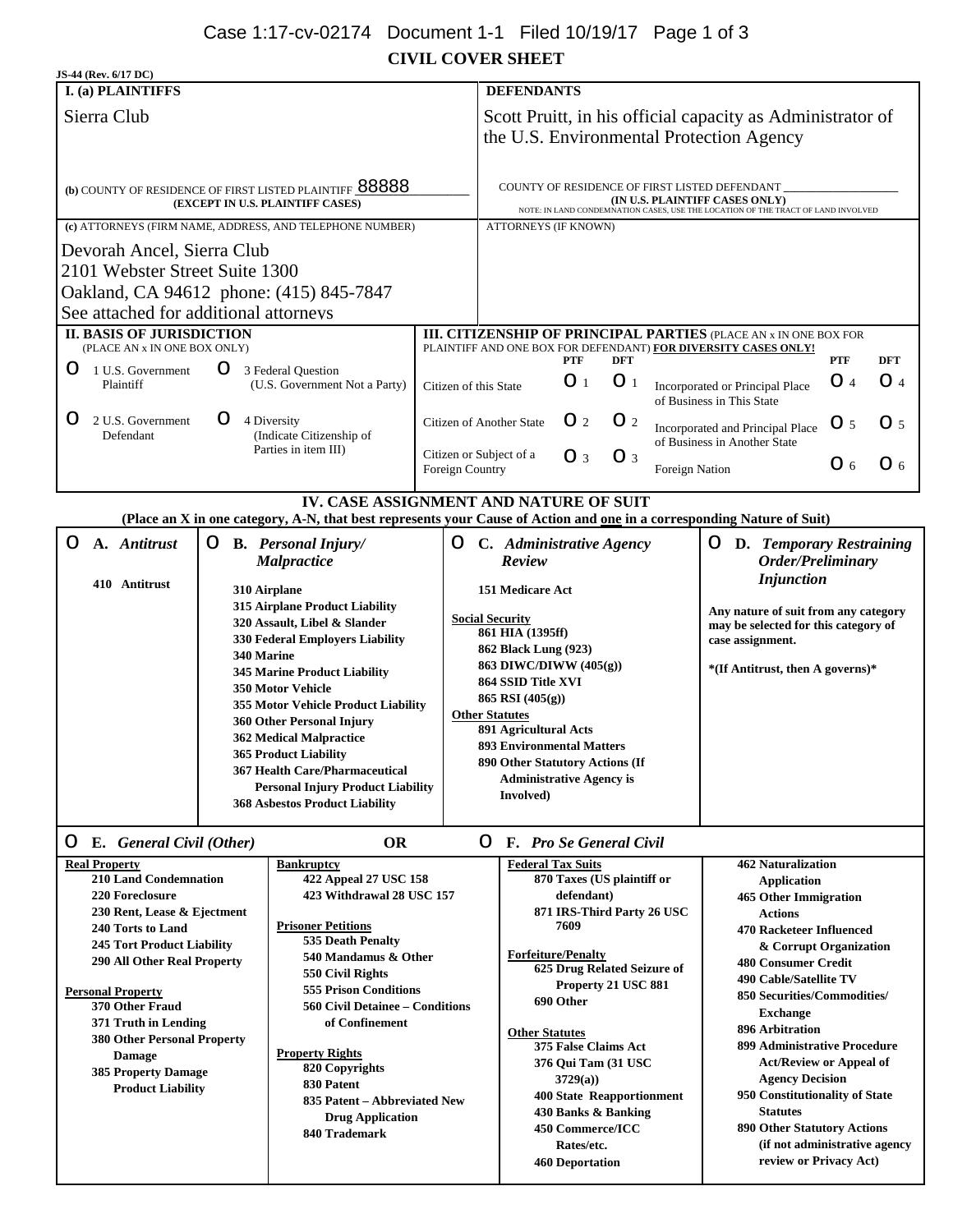Case 1:17-cv-02174 Document 1-1 Filed 10/19/17 Page 2 of 3

| G. Habeas Corpus/<br>2255                                                                                                                                                                                                                       | H. Employment<br>O<br><b>Discrimination</b>                                                                                                                                                                                                                                        | $\bigcirc$ I. FOIA/Privacy Act                                                                                                                                                                                                                                                                                                                                              | J. Student Loan<br>O                                                                                    |
|-------------------------------------------------------------------------------------------------------------------------------------------------------------------------------------------------------------------------------------------------|------------------------------------------------------------------------------------------------------------------------------------------------------------------------------------------------------------------------------------------------------------------------------------|-----------------------------------------------------------------------------------------------------------------------------------------------------------------------------------------------------------------------------------------------------------------------------------------------------------------------------------------------------------------------------|---------------------------------------------------------------------------------------------------------|
| 530 Habeas Corpus - General<br><b>510 Motion/Vacate Sentence</b><br>463 Habeas Corpus - Alien<br><b>Detainee</b>                                                                                                                                | 442 Civil Rights – Employment<br>(criteria: race, gender/sex,<br>national origin,<br>discrimination, disability, age,<br>religion, retaliation)                                                                                                                                    | 895 Freedom of Information Act<br><b>890 Other Statutory Actions</b><br>(if Privacy Act)                                                                                                                                                                                                                                                                                    | 152 Recovery of Defaulted<br><b>Student Loan</b><br>(excluding veterans)                                |
|                                                                                                                                                                                                                                                 | *(If pro se, select this deck)*                                                                                                                                                                                                                                                    | *(If pro se, select this deck)*                                                                                                                                                                                                                                                                                                                                             |                                                                                                         |
| K. Labor/ERISA<br>(non-employment)<br>710 Fair Labor Standards Act<br>720 Labor/Mgmt. Relations<br>740 Labor Railway Act<br><b>751 Family and Medical</b><br><b>Leave Act</b><br>790 Other Labor Litigation<br>791 Empl. Ret. Inc. Security Act | $\bigcirc$ L. Other Civil Rights<br>(non-employment)<br>441 Voting (if not Voting Rights<br>Act)<br>443 Housing/Accommodations<br>440 Other Civil Rights<br>445 Americans w/Disabilities -<br><b>Employment</b><br>446 Americans w/Disabilities -<br>Other<br><b>448 Education</b> | O<br>M. Contract<br>110 Insurance<br>120 Marine<br>130 Miller Act<br><b>140 Negotiable Instrument</b><br><b>150 Recovery of Overpayment</b><br>& Enforcement of<br><b>Judgment</b><br><b>153 Recovery of Overpayment</b><br>of Veteran's Benefits<br><b>160 Stockholder's Suits</b><br><b>190 Other Contracts</b><br><b>195 Contract Product Liability</b><br>196 Franchise | <b>O</b> N. Three-Judge<br>Court<br>441 Civil Rights - Voting<br>(if Voting Rights Act)                 |
| <b>V. ORIGIN</b>                                                                                                                                                                                                                                |                                                                                                                                                                                                                                                                                    |                                                                                                                                                                                                                                                                                                                                                                             |                                                                                                         |
| $\odot$ 1 Original<br>◯ 2 Removed<br>Proceeding<br>from State<br>Court                                                                                                                                                                          | ◯ 5 Transferred<br>◯ 3 Remanded<br>◯ 4 Reinstated<br>from Appellate<br>or Reopened<br>Court                                                                                                                                                                                        | ◯ 6 Multi-district ◯ 7 Appeal to<br>from another<br>Litigation<br>district (specify)                                                                                                                                                                                                                                                                                        | ◯ 8 Multi-district<br><b>District Judge</b><br>Litigation -<br>from Mag.<br><b>Direct File</b><br>Judge |
|                                                                                                                                                                                                                                                 | VI. CAUSE OF ACTION (CITE THE U.S. CIVIL STATUTE UNDER WHICH YOU ARE FILING AND WRITE A BRIEF STATEMENT OF CAUSE.)<br>Clean Air Act (42 U.S.C. § 7604). EPA has failed to complete mandatory duties required by 42 U.S.C. §§ 7545 note and 7545(v)(1)-(2).                         |                                                                                                                                                                                                                                                                                                                                                                             |                                                                                                         |
| VII. REQUESTED IN<br><b>COMPLAINT</b>                                                                                                                                                                                                           | CHECK IF THIS IS A CLASS<br><b>DEMAND \$</b><br><b>ACTION UNDER F.R.C.P. 23</b>                                                                                                                                                                                                    | <b>YES</b><br><b>JURY DEMAND:</b>                                                                                                                                                                                                                                                                                                                                           | Check YES only if demanded in complaint<br>NO <sub>x</sub>                                              |
| VIII. RELATED CASE(S)<br>IF ANY                                                                                                                                                                                                                 | (See instruction)<br><b>YES</b>                                                                                                                                                                                                                                                    | NO<br>$\mathsf{I} \mathsf{X}$                                                                                                                                                                                                                                                                                                                                               | If yes, please complete related case form                                                               |
| 10/19/2017<br>DATE:                                                                                                                                                                                                                             | SIGNATURE OF ATTORNEY OF RECORD __                                                                                                                                                                                                                                                 |                                                                                                                                                                                                                                                                                                                                                                             |                                                                                                         |

#### **INSTRUCTIONS FOR COMPLETING CIVIL COVER SHEET JS-44 Authority for Civil Cover Sheet**

The JS-44 civil cover sheet and the information contained herein neither replaces nor supplements the filings and services of pleadings or other papers as required by law, except as provided by local rules of court. This form, approved by the Judicial Conference of the United States in September 1974, is required for the use of the Clerk of Court for the purpose of initiating the civil docket sheet. Consequently, a civil cover sheet is submitted to the Clerk of Court for each civil complaint filed. Listed below are tips for completing the civil cover sheet. These tips coincide with the Roman Numerals on the cover sheet.

- **I.** COUNTY OF RESIDENCE OF FIRST LISTED PLAINTIFF/DEFENDANT (b) County of residence: Use 11001 to indicate plaintiff if resident of Washington, DC, 88888 if plaintiff is resident of United States but not Washington, DC, and 99999 if plaintiff is outside the United States.
- **III.** CITIZENSHIP OF PRINCIPAL PARTIES: This section is completed only if diversity of citizenship was selected as the Basis of Jurisdiction under Section II.
- **IV.** CASE ASSIGNMENT AND NATURE OF SUIT: The assignment of a judge to your case will depend on the category you select that best represents the primary cause of action found in your complaint. You may select only one category. You must also select one corresponding nature of suit found under the category of the case.
- **VI.** CAUSE OF ACTION: Cite the U.S. Civil Statute under which you are filing and write a brief statement of the primary cause.
- **VIII.** RELATED CASE(S), IF ANY: If you indicated that there is a related case, you must complete a related case form, which may be obtained from the Clerk's Office.

Because of the need for accurate and complete information, you should ensure the accuracy of the information provided prior to signing the form.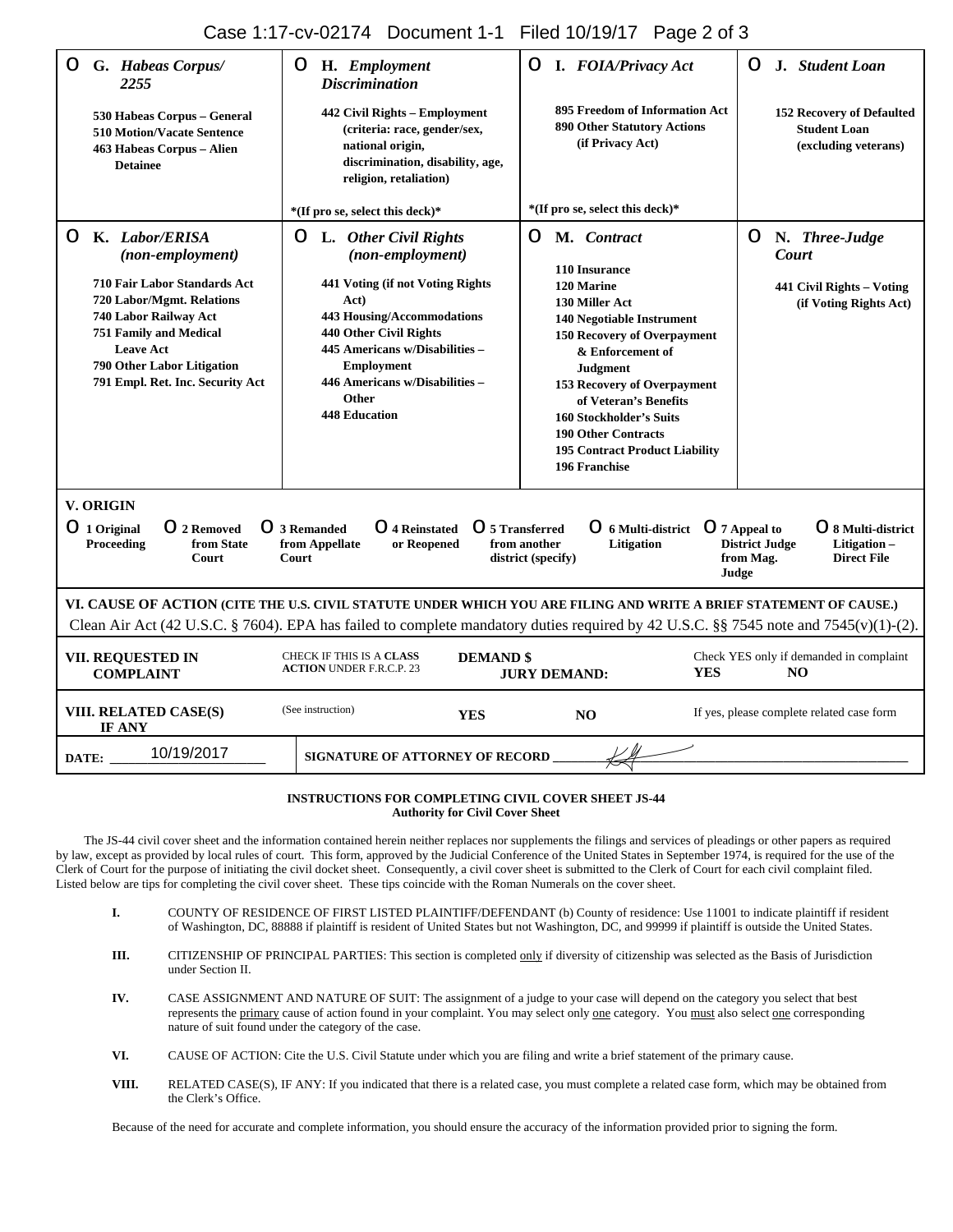Attachment to Civil Cover Sheet

I.(c) Additional Attorneys for Plaintiff:

Karimah Schoenhut

Sierra Club 50 F Street NW, 8th Floor Washington, D.C. 20001 (202) 548-4584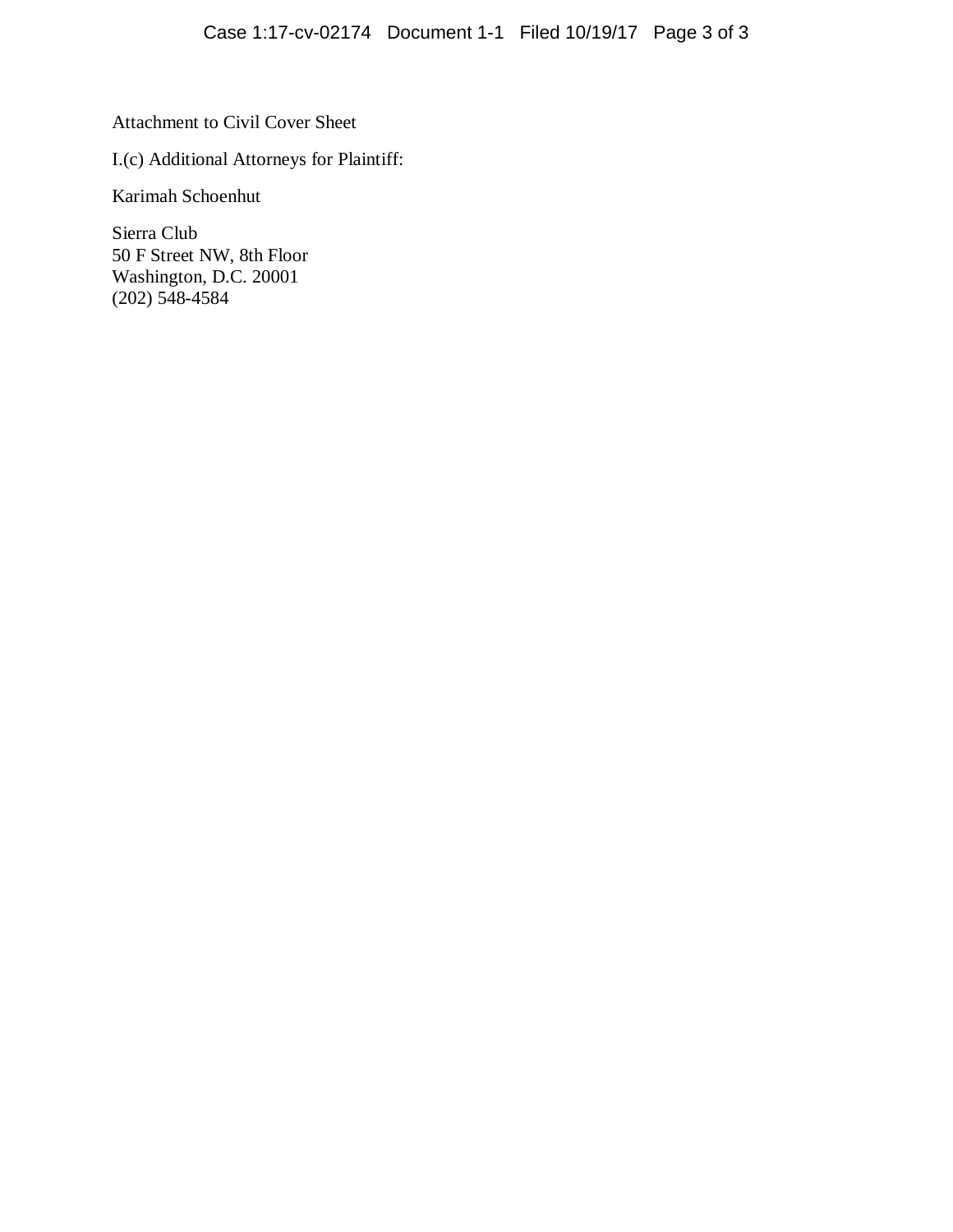AO 440 (Rev. 06/12) Summons in a Civil Action

# UNITED STATES DISTRICT COURT

for the

District of Columbia

)

SIERRA CLUB

) ) ) ) ) ) ) ) ) ) ) *Plaintiff(s)* v.  $\qquad \qquad \begin{array}{cc} \vee & \text{Civil Action No. } 1:17\text{-cv-2174} \end{array}$ *Defendant(s)* SCOTT PRUITT, in his official capacity as Administrator of th U.S. Environmental Protection Agency

**SUMMONS IN A CIVIL ACTION**

To: *(Defendant's name and address)* EPA Administrator Scott Pruitt USEPA Headquarters William Jefferson Clinton Building 1200 Pennsylvania Avenue, NW Mail Code 1101A Washington, DC 20460

A lawsuit has been filed against you.

Within 21 days after service of this summons on you (not counting the day you received it) — or 60 days if you are the United States or a United States agency, or an officer or employee of the United States described in Fed. R. Civ. P. 12 (a)(2) or  $(3)$  — you must serve on the plaintiff an answer to the attached complaint or a motion under Rule 12 of the Federal Rules of Civil Procedure. The answer or motion must be served on the plaintiff or plaintiff's attorney, whose name and address are: Devorah Ancel

Sierra Club 2101 Webster Street, Ste. 1300 Oakland, CA 94612 (415) 845-7847 devorah.ancel@sierraclub.org

If you fail to respond, judgment by default will be entered against you for the relief demanded in the complaint. You also must file your answer or motion with the court.

*CLERK OF COURT*

Date:

*Signature of Clerk or Deputy Clerk*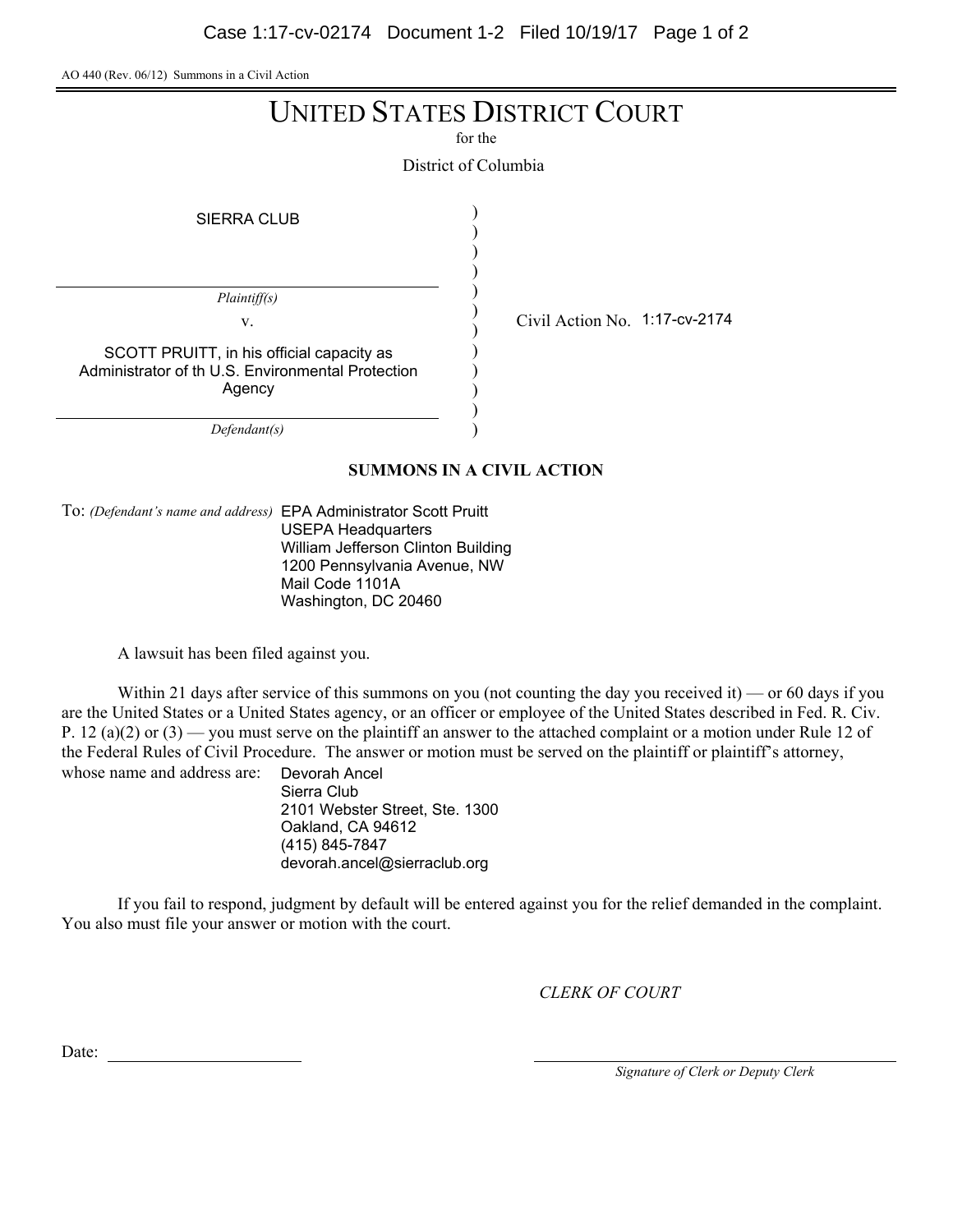AO 440 (Rev. 06/12) Summons in a Civil Action (Page 2)

Civil Action No. 1:17-cv-2174

# **PROOF OF SERVICE**

*(This section should not be filed with the court unless required by Fed. R. Civ. P. 4 (l))*

|                         | was received by me on $(data)$                                                              |                                                                |                  |                 |
|-------------------------|---------------------------------------------------------------------------------------------|----------------------------------------------------------------|------------------|-----------------|
|                         | $\Box$ I personally served the summons on the individual at (place)                         |                                                                |                  |                 |
|                         |                                                                                             | on $(date)$                                                    | $\frac{1}{2}$ or |                 |
|                         | $\Box$ I left the summons at the individual's residence or usual place of abode with (name) |                                                                |                  |                 |
|                         |                                                                                             | , a person of suitable age and discretion who resides there,   |                  |                 |
| on (date)               |                                                                                             | , and mailed a copy to the individual's last known address; or |                  |                 |
|                         | $\Box$ I served the summons on (name of individual)                                         | <u> 1989 - Johann Barn, mars ann an t-Amhain</u>               |                  | , who is        |
|                         | designated by law to accept service of process on behalf of (name of organization)          |                                                                |                  |                 |
|                         |                                                                                             | on (date)<br>$\frac{1}{2}$ or                                  |                  |                 |
|                         | $\Box$ I returned the summons unexecuted because                                            |                                                                |                  | $\therefore$ or |
| $\Box$ Other (specify): |                                                                                             |                                                                |                  |                 |
| My fees are \$          | for travel and \$                                                                           | for services, for a total of \$                                | 0.00             |                 |
|                         | I declare under penalty of perjury that this information is true.                           |                                                                |                  |                 |
| Date:                   |                                                                                             | Server's signature                                             |                  |                 |
|                         |                                                                                             |                                                                |                  |                 |
|                         |                                                                                             | Printed name and title                                         |                  |                 |

*Server's address*

Additional information regarding attempted service, etc: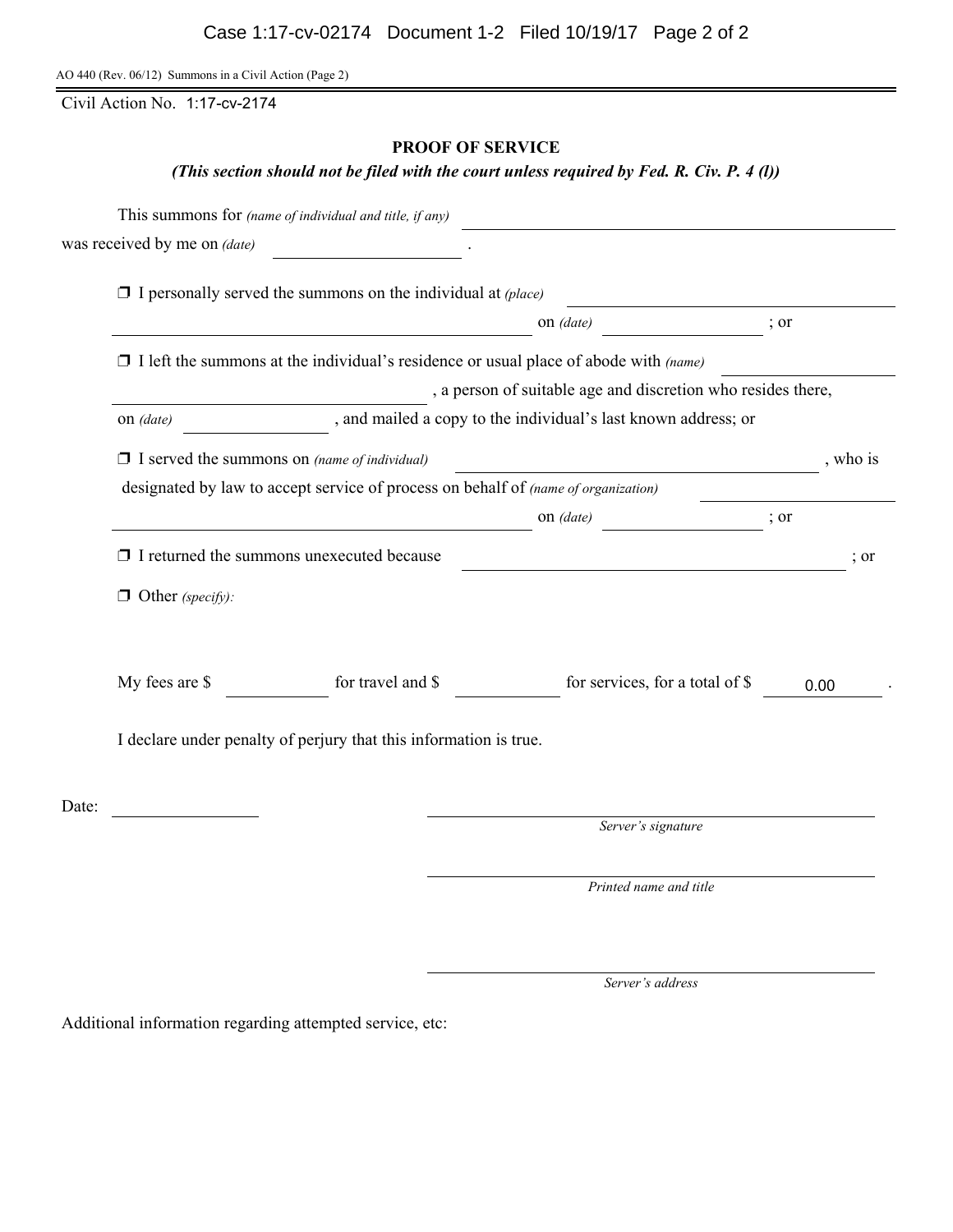AO 440 (Rev. 06/12) Summons in a Civil Action

# UNITED STATES DISTRICT COURT

for the

District of Columbia

) )

SIERRA CLUB

) ) ) ) ) ) ) ) ) *Plaintiff(s)* v.  $\qquad \qquad \begin{array}{cc} \vee & \text{Civil Action No. } 1:17\text{-cv-2174} \end{array}$ SCOTT PRUITT, in his official capacity as Administrator of th U.S. Environmental Protection Agency

*Defendant(s)*

**SUMMONS IN A CIVIL ACTION**

)

To: *(Defendant's name and address)* U.S. Attorney General Jeff Sessions U.S. Department of Justice 950 Pennsylvania Avenue, NW Washington, DC 20530

A lawsuit has been filed against you.

Within 21 days after service of this summons on you (not counting the day you received it) — or 60 days if you are the United States or a United States agency, or an officer or employee of the United States described in Fed. R. Civ. P. 12 (a)(2) or  $(3)$  — you must serve on the plaintiff an answer to the attached complaint or a motion under Rule 12 of the Federal Rules of Civil Procedure. The answer or motion must be served on the plaintiff or plaintiff's attorney, whose name and address are: Devorah Ancel

Sierra Club 2101 Webster Street, Ste. 1300 Oakland, CA 94612 (415) 845-7847 devorah.ancel@sierraclub.org

If you fail to respond, judgment by default will be entered against you for the relief demanded in the complaint. You also must file your answer or motion with the court.

*CLERK OF COURT*

Date:

*Signature of Clerk or Deputy Clerk*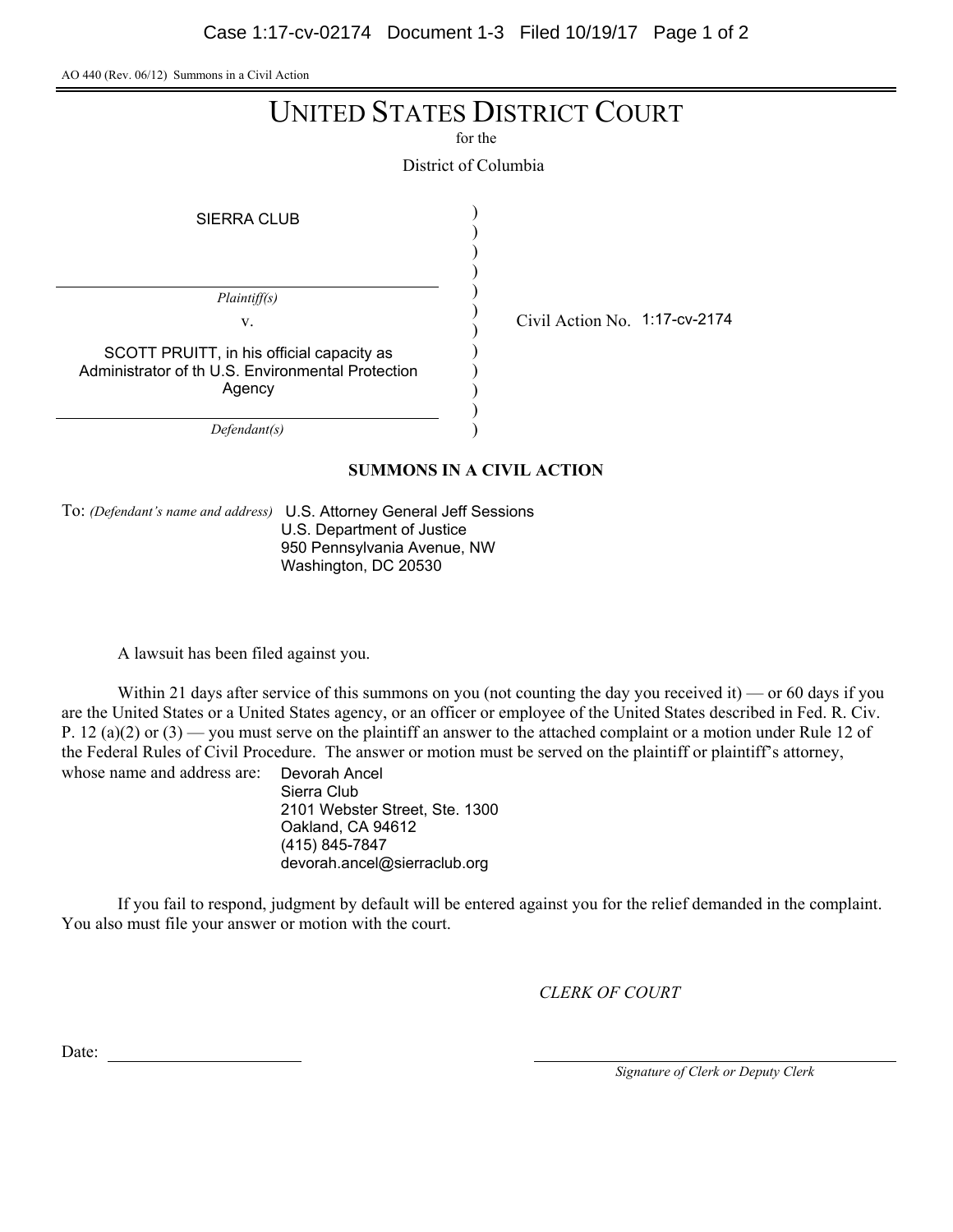AO 440 (Rev. 06/12) Summons in a Civil Action (Page 2)

Civil Action No. 1:17-cv-2174

# **PROOF OF SERVICE**

*(This section should not be filed with the court unless required by Fed. R. Civ. P. 4 (l))*

|                         | was received by me on $(data)$                                                              |                                                                |                  |                 |
|-------------------------|---------------------------------------------------------------------------------------------|----------------------------------------------------------------|------------------|-----------------|
|                         | $\Box$ I personally served the summons on the individual at (place)                         |                                                                |                  |                 |
|                         |                                                                                             | on $(date)$                                                    | $\frac{1}{2}$ or |                 |
|                         | $\Box$ I left the summons at the individual's residence or usual place of abode with (name) |                                                                |                  |                 |
|                         |                                                                                             | , a person of suitable age and discretion who resides there,   |                  |                 |
| on (date)               |                                                                                             | , and mailed a copy to the individual's last known address; or |                  |                 |
|                         | $\Box$ I served the summons on (name of individual)                                         | <u> 1989 - Johann Barn, mars ann an t-Amhain</u>               |                  | , who is        |
|                         | designated by law to accept service of process on behalf of (name of organization)          |                                                                |                  |                 |
|                         |                                                                                             | on (date)<br>$\frac{1}{2}$ or                                  |                  |                 |
|                         | $\Box$ I returned the summons unexecuted because                                            |                                                                |                  | $\therefore$ or |
| $\Box$ Other (specify): |                                                                                             |                                                                |                  |                 |
| My fees are \$          | for travel and \$                                                                           | for services, for a total of \$                                | 0.00             |                 |
|                         | I declare under penalty of perjury that this information is true.                           |                                                                |                  |                 |
| Date:                   |                                                                                             | Server's signature                                             |                  |                 |
|                         |                                                                                             |                                                                |                  |                 |
|                         |                                                                                             | Printed name and title                                         |                  |                 |

*Server's address*

Additional information regarding attempted service, etc: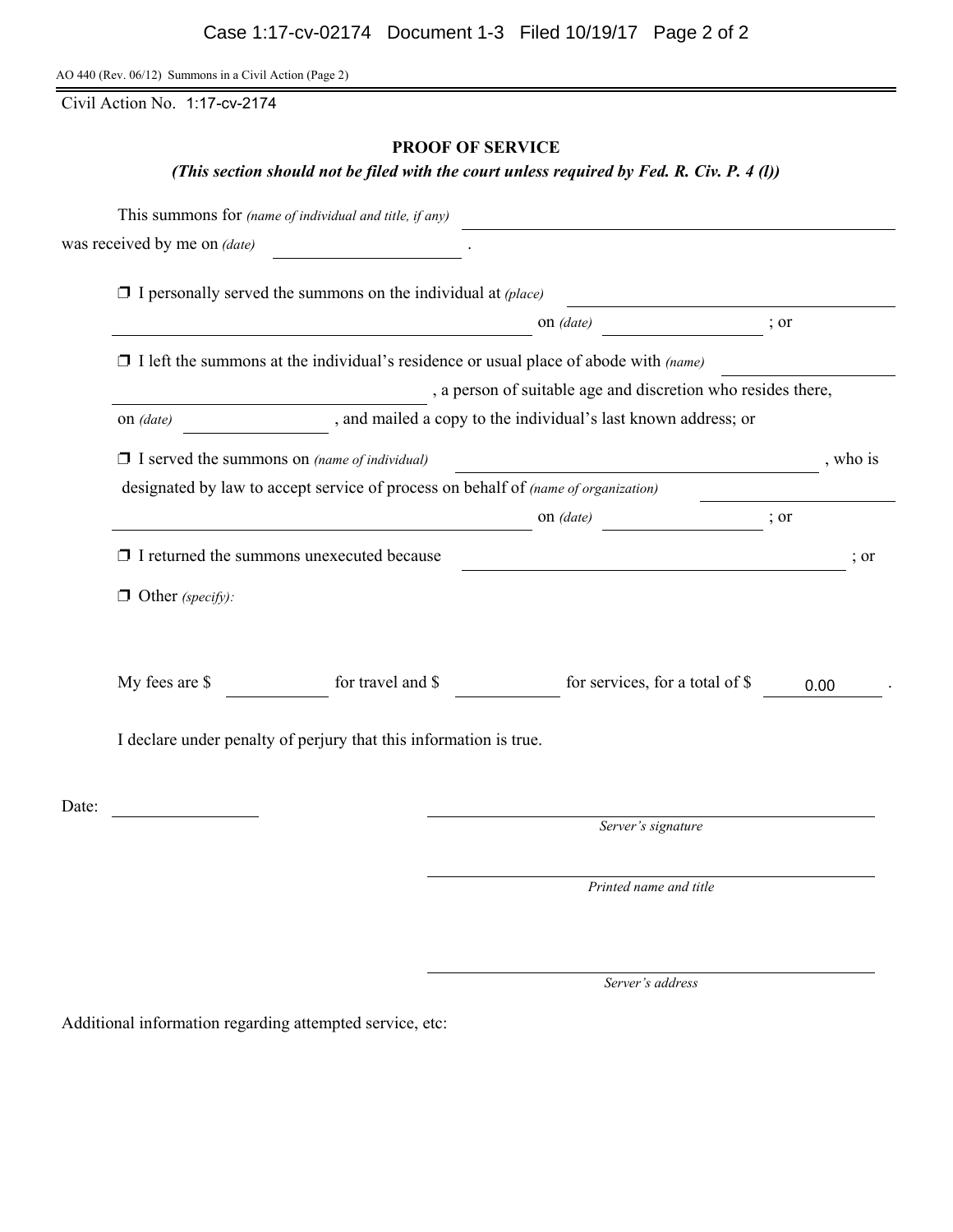AO 440 (Rev. 06/12) Summons in a Civil Action

# UNITED STATES DISTRICT COURT

for the

District of Columbia

) ) ) ) ) ) ) ) ) ) ) )

SIERRA CLUB

*Plaintiff(s)*

SCOTT PRUITT, in his official capacity as Administrator of th U.S. Environmental Protection Agency

*Defendant(s)*

v.  $\qquad \qquad \begin{array}{cc} \vee & \text{Civil Action No. } 1:17\text{-cv-2174} \end{array}$ 

**SUMMONS IN A CIVIL ACTION**

To: *(Defendant's name and address)* U.S. Attorney for the District of Columbia, Jessie K. Liu United States Attorney's Office 555 4th Street, NW Washington, DC 20530

A lawsuit has been filed against you.

Within 21 days after service of this summons on you (not counting the day you received it) — or 60 days if you are the United States or a United States agency, or an officer or employee of the United States described in Fed. R. Civ. P. 12 (a)(2) or  $(3)$  — you must serve on the plaintiff an answer to the attached complaint or a motion under Rule 12 of the Federal Rules of Civil Procedure. The answer or motion must be served on the plaintiff or plaintiff's attorney, whose name and address are: Devorah Ancel

Sierra Club 2101 Webster Street, Ste. 1300 Oakland, CA 94612 (415) 845-7847 devorah.ancel@sierraclub.org

If you fail to respond, judgment by default will be entered against you for the relief demanded in the complaint. You also must file your answer or motion with the court.

*CLERK OF COURT*

Date:

*Signature of Clerk or Deputy Clerk*